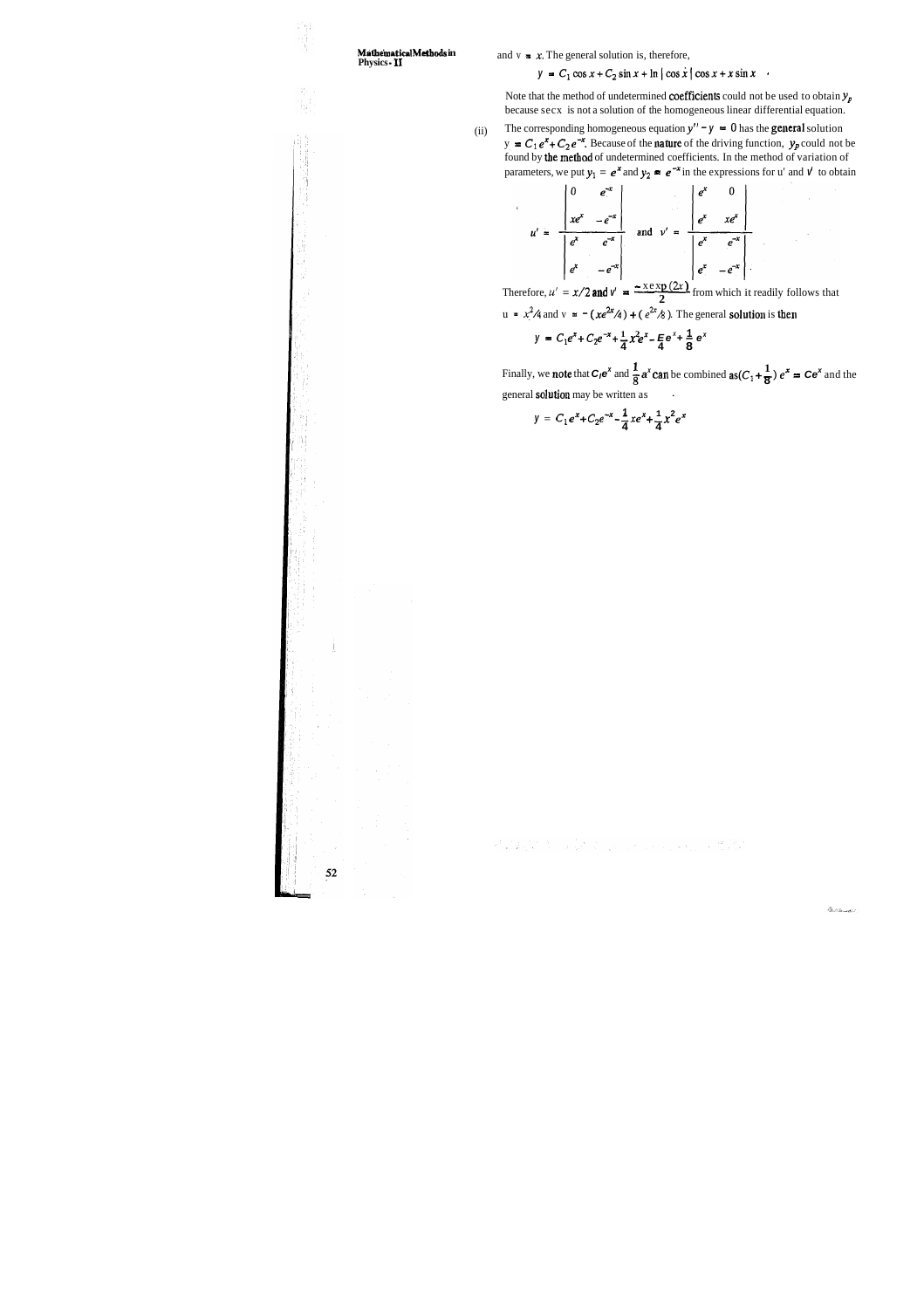## **UNIT 3 SECOND ORDER ORDINARY** DIFFERENTIAL EQUATIONS WITH VARIABLE COEFFICIENTS

## **Structure**

3.1 Introduction

**Objectives** 

- 3.2 Some Terminology
- 3.3 Power Series Method
- 3.4 The Frobenius' Method
- 3.5 Summary
- 3.6 Terminal Questions
- 3.7 Solutions and Answers

## **3.1 INTRODUCTION**

In Unit 2, you have learnt how to solve second order ODEs with constant coefficients. The solutions of these equations are simple exponentials, trigonometric or hyperbolic functions known from calculus. But in many physical and engineering problems, we have to solve second order ordinary differential equations with variable coefficients. For example, we have to solve such equations to study the field distribution around a charged sphere or a cylinder, and energy production in a reactor. Similarly, when we wish to know how high a vertical column of uniform cross-section can be extended upward until it buckles under its own weight, we have to solve a second order ODE wit. variable coefficients. In such cases, simple algebraic or transcendental solutions do not exist and methods discussed in Unit 2 do not work. We, therefore; look for other methods.

- define ordinary and singular points
- @ locate and classify the type of singularity
- use power series method to solve a second order ODE about an ordinary point
- <sup>9</sup> use Frobenius' method to solve a second order ODE about a regular singular point.

While studying first and second order ODEs with constant coefficients, you have learnt some basic terminology. You would come across some more common terms, which you do <sup>a</sup>not know as yet, in reference to second order ODES with variable coefficients. This section is intended to familiarise you with these concepts,

53

One of the most elegant and efficient methods of solving such ODEs is the **power series method.** This is so particularly because it facilitates numerical computations. Even so, it has limited utility when coefficients of the given differential equation are not well defined at some point. In such cases, we use an extension of the power series method, called the **Frobenius' method,** You will learn these two methods in this unit. The properties of power series and certain other mathematical concepts are given in an Appendix at the end of this unit, It would be better if you study the appendix before studying this unit.

1

## <sup>I</sup>**Objectives**

After studying this unit, you should be able to

I '

I

## <sup>I</sup>**3.2 SOME TERMINOLOGY**

I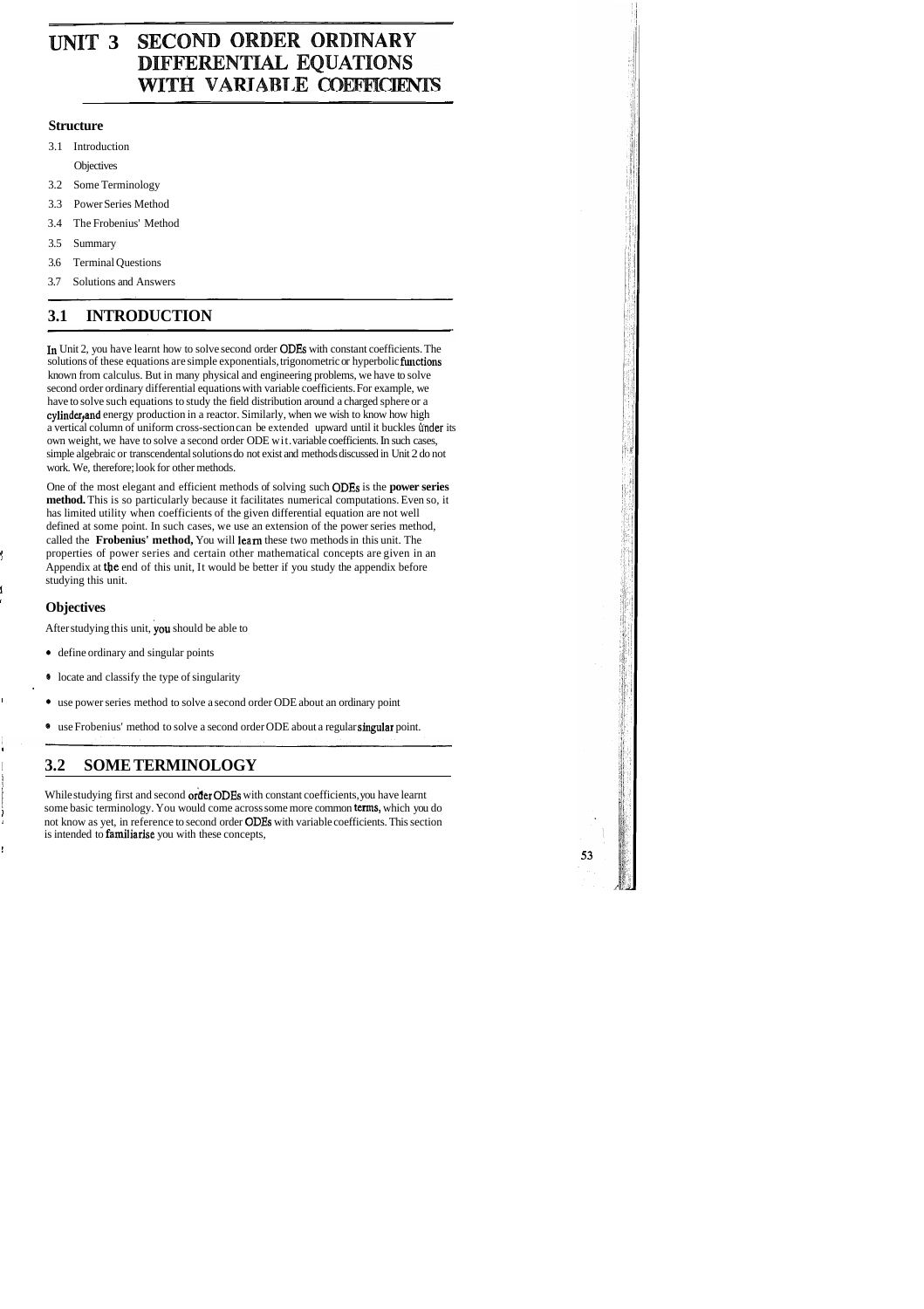**Mathematical** Methods **in** Analytic.Functions **Phydcs** - **I1** 

A function is said to be analytic at  $x = x_0$  if it has a Finite value at  $x = x_0$ . Mathematically, it can be expressed as an infinite power series of the form

$$
\sum_{i=0}^{\infty} a_n (x - x_0)^n = a_0 + a_1 (x - x_0) + a_2 (x - x_0)^2 + \dots
$$
 (3.1)

where  $a_0$ ,  $a_1$ ,  $\ldots$  are constants (also see Appendix **A).** 

**defined in the Appendix A at the end of this unit.** Table 3.1.

**The term 'radius of convergence' is** For the particular case of  $x_0 = 0$ , familiar examples of analytic functions are given in

Ordinary and Singular Points

A second order ODE of the form

$$
y'' + p(x)y' + q(x)y = 0 \tag{3.2}
$$

has an ordinary point at  $x = x_0$  if the **functions**  $p(x)$  and  $q(x)$  are analytic at  $x = x_0$ . On the other hand,  $x = x_0$  is a singular point of Eq. (3.2) if it is a singular point of either  $p(x)$  or q(x), ie., when either **function** is not analytic at  $x = x_0$ . For *example*,  $x = 0$  is a singularity of  $1/x$  as well as lnx, and in the equation  $x^2y'' + xy' = 2y = 0$ ,  $p(x)$  and  $q(x)$ have a singular point at  $x = 0$ . Similarly, in the equation  $(1 - x^2)y'' - 2xy' + 6y = 0$ ,  $p(x)$  and  $q(x)$  have singular points at +1 and -1.

point is not regular, it is called irregular. That is, when  $x = x_0$  continues to be a singularity of  $(x - x_0) p(x)$  or  $(x - x_0)^2 q(x)$  it is irregular. These definitions hold for finite values of of  $(x - x_0) p(x)$  or  $(x - x_0)^2 q(x)$  it is irregular. These definitionshold for finite values of  $x_0$ . (The analysis for  $x \to \infty$  leads to hypergeometric series.) The following example illustrates these concepts.

| $10010$ $0.1$<br>Table 3.1 : Power Series Expansion of Some Simple Functions Analytic at $x = 0$ |                                                                       |                       |
|--------------------------------------------------------------------------------------------------|-----------------------------------------------------------------------|-----------------------|
| Function                                                                                         | <b>Power Series</b>                                                   | Radius of Convergence |
| $\frac{1}{1-x}$                                                                                  | $\sum x^n = 1 + x + x^2 + \dots$                                      | x  < 1                |
| $e^{x}$                                                                                          | $\sum_{n=0}^{\infty} \frac{x^n}{n!} = 1 + x + \frac{x^2}{2!} + \dots$ | $ x  < \infty$        |
| $\sin x$                                                                                         | $x - \frac{x^3}{3!} + \frac{x^5}{5!} - \cdots$                        | $ x  < \infty$        |
| $\cos x$                                                                                         | $1 = \frac{x^2}{2!} + \frac{x^4}{4!}$                                 | $ x  < \infty$        |

where  $n$  is a positive integer. This equation arises in many physical problems in electrostatics and quantum mechanics particularly in boundary value problems modelled in spherical polar coordinates, It is known as Legendre's equation.

#### Regular Singularity

A singular pointx  $\equiv x_0$  of the differential equation (3.2) is said to be regular when  $p(x)$ and/or  $q(x)$  diverge but  $\lim_{x\to x_0}(x-x_0)p(x)$  and  $\lim_{x\to x_0}(x-x_0)^2q(x)$  remain finite. If a singular

#### Example 1

Locate and classify the singular points of the equation

 $(1-x^2)y'' - 2xy' + n(n+1)y(x) = 0$ 

#### Solution

On comparing the given equation with **Eq.** (3.2), you will note that

$$
p(x) = -\frac{2x}{1 - x^2} \text{ and } q(x) = n \left( \frac{n + 1}{2} \right)
$$

$$
\begin{array}{l} \begin{array}{l} \text{where } \mathbf{R} \in \mathbb{R}^n, \mathbf{R} \in \mathbb{R}^n, \mathbf{R} \in \mathbb{R}^n, \mathbf{R} \in \mathbb{R}^n, \mathbf{R} \in \mathbb{R}^n, \mathbf{R} \in \mathbb{R}^n, \mathbf{R} \in \mathbb{R}^n, \mathbf{R} \in \mathbb{R}^n, \mathbf{R} \in \mathbb{R}^n, \mathbf{R} \in \mathbb{R}^n, \mathbf{R} \in \mathbb{R}^n, \mathbf{R} \in \mathbb{R}^n, \mathbf{R} \in \mathbb{R}^n, \mathbf{R} \in \mathbb{R}^n, \mathbf{R} \in \mathbb{R}^n, \mathbf{R} \in \mathbb{R}^n, \mathbf{R} \in \mathbb{R}^n, \mathbf{R} \in \mathbb{R}^n, \mathbf{R} \in \mathbb{R}^n, \mathbf{R} \in \mathbb{R}^n, \mathbf{R} \in \mathbb{R}^n, \mathbf{R} \in \mathbb{R}^n, \mathbf{R} \in \mathbb{R}^n, \mathbf{R} \in \mathbb{R}^n, \mathbf{R} \in \mathbb{R}^n, \mathbf{R} \in \mathbb{R}^n, \mathbf{R} \in \mathbb{R}^n, \mathbf{R} \in \mathbb{R}^n, \mathbf{R} \in \mathbb{R}^n, \mathbf{R} \in \mathbb{R}^n, \mathbf{R} \in \mathbb{R}^n, \mathbf{R} \in \mathbb{R}^n, \mathbf{R} \in \mathbb{R}^n, \mathbf{R} \in \mathbb{R}^n, \mathbf{R} \in \mathbb{R}^n, \mathbf{R} \in \mathbb{R}^n, \mathbf{R} \in \mathbb{R}^n, \mathbf{R} \in \mathbb{R}^n, \mathbf{R} \in \mathbb{R}^n, \mathbf{R} \in \mathbb{R}^n, \mathbf{R} \in \mathbb{R}^n, \mathbf{R} \in \mathbb{R}^n, \mathbf{R} \in \mathbb{R}^n, \mathbf{R} \in \math
$$

54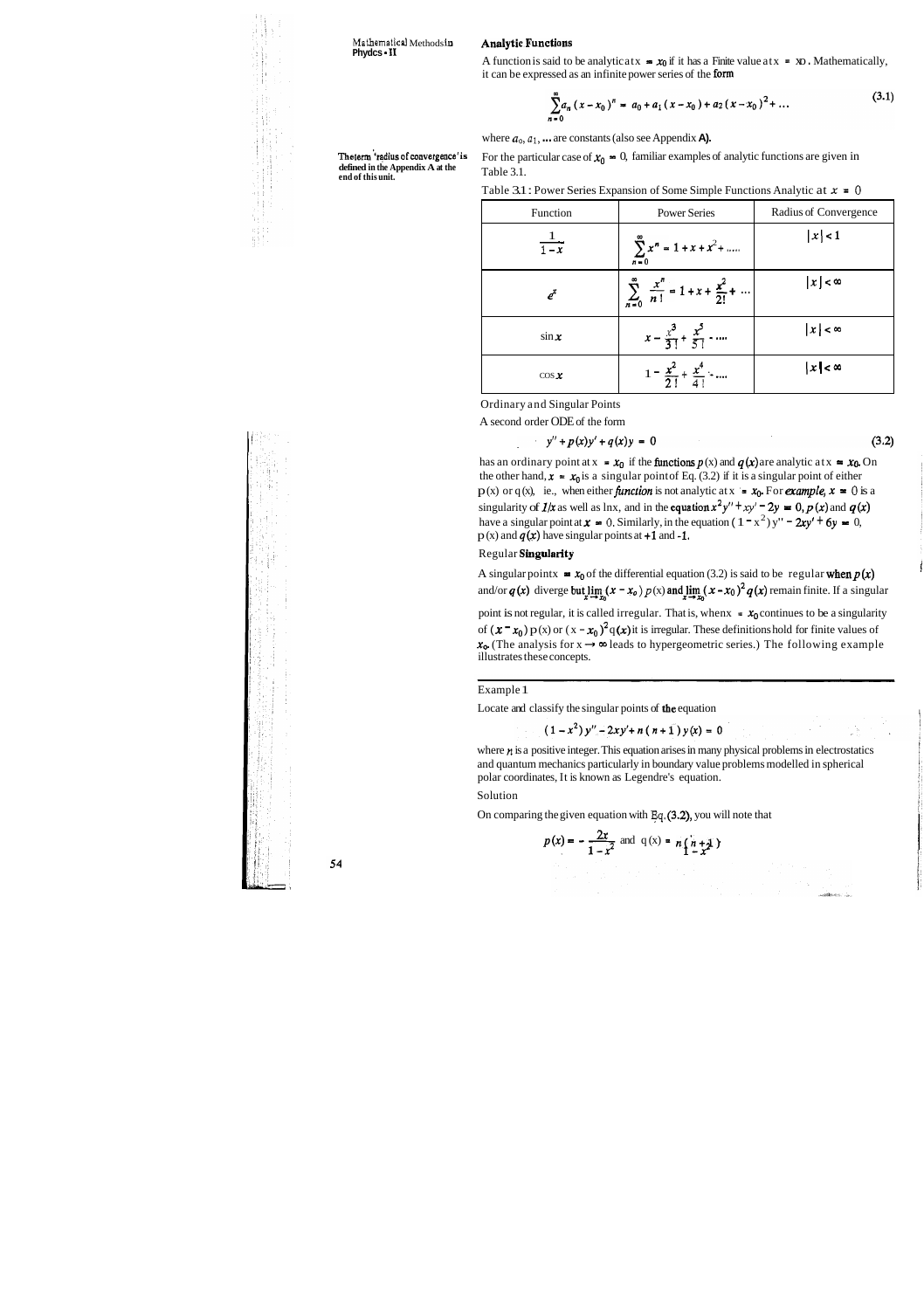Are these functions analytic at  $x = \pm 1$  ? You will readily recognise that  $x = +1$  and **Second Order Ordinary Differential Equations with**  $x = -1$  are singular points of the given equation. To determine whether the singularities are regular or not, let us first compute

Spend<br>10 min

55

From (i) and (ii), you can say that  $x = +1$  is a regular singularity. What about  $x = -1$  ? It is also a regular singularity. However, you should convince yourself before proceeding further.

#### **I**SAQ 1 Spend

$$
\lim_{x \to x_0} (x - x_o) p(x) \text{ and } \lim_{x \to x_0} (x - x_0)^2 q(x)
$$

atx  $= 1$ . The result is

$$
\lim_{x \to 1} (x-1) p(x) = -\frac{(x-1) 2x}{(1-x^2)}
$$

$$
= \frac{2x}{1+x} = 1
$$
(i)

and

$$
\lim_{x \to 1} (x-1)^2 q(x) = (x-1)^2 n(n+1)
$$
  
=  $-(x-1)n(n+1)$   
=  $-(x-1)n(n+1)$  (ii)

To ensure that you have understood these concepts, we would like you to determine which of the following equations have regular singular point(s).

- a)  $x^2y'' + 3xy' + y' = 0$
- b)  $x^2y''-y'+2x^2y = 0$
- c)  $2x^2y'' xy' + (x-5)y = 0$

Now you are familiar with the basic terminology. Let us, therefore, learn first to solve homogeneous ODEs of second order with variable coefficients by the so-called power series method. It gives solutions in the form of an infinite power series.

Next, we substitute Eq. (3.3) and its derivatives into the given differential equation. Then we obtain the values of **an's** by equating the coefficients of each power ofx to zero. This technique is illustrated in the following example.

## **3.3 POWER SERIES METHOD**

The basic idea of the power series method for solving ODES with variable coefficients about an ordinary point is very simple. We will illustrate the procedure by considering specific examples. The steps used in this procedure are listed below.

The first step of the power series method is to assume a solution of the form

$$
y(x) = \sum_{n=0}^{\infty} a_n (x - x_0)^n
$$
 (3.3)

If  $x = 0$  is an ordinary point, we obtain a power series in powers of x only :

$$
y(x) = \sum_{n=0} a_n x^n
$$

### **Example 2**

Solve the differential equation y"  $+x^2y = 0$  by assuming a power series solution about the point  $x = 0$ ,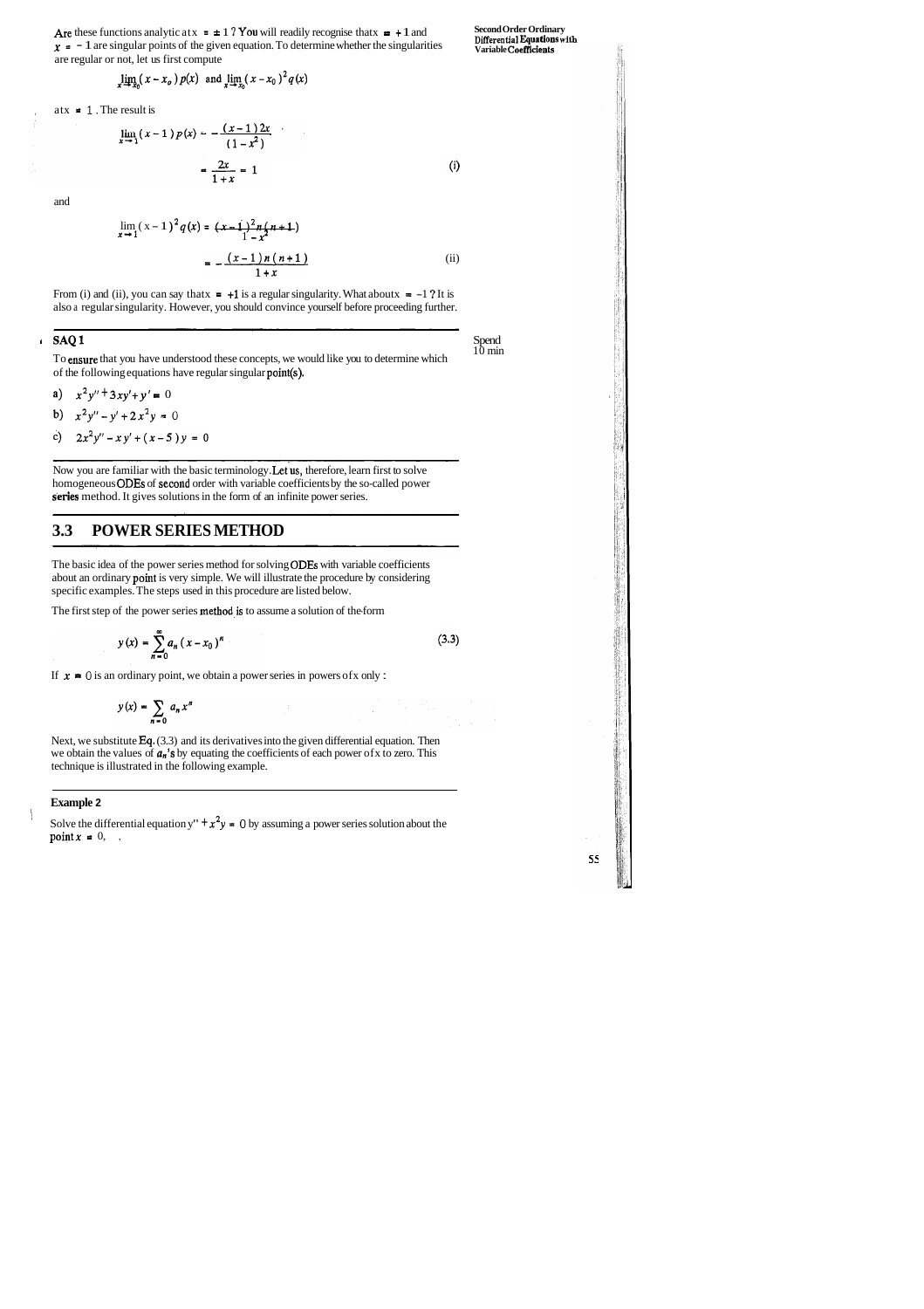**Mathematical Mabods in Physics** - **11** 

### **Solution**

On comparing the given equation with Eq. (3.2), you will note tbatp (x) = 0 and  $q(x) = x^2$ so that  $\mathbf{x} = 0$  is an ordinary point. So we assume that

$$
y(x) = \sum_{n=0}^{\infty} a_n x^n = a_0 + a_1 x + a_2 x^2 + \dots
$$
 (i)

and differentiate it with respect to  $x$ . This gives

$$
y' = a_1 + 2 a_2 x + 3 a_3 x^2 + \dots
$$

The lower limit on the summation index has been shifted from  $n = 0$  to  $n = 1$ . This is because the term corresponding ton  $\bullet$  0 in (i) is constant and its derivative with respect to xis zero. Similarly, you can write

In the summation notation, we can write

$$
y' = \sum_{n=1}^{\infty} n a_n x^{n-1}
$$

Here 'coeff' is being used as an **abbrevation of 'coefficient'.** 

$$
y'' = 2a_2 + 6 a_3 x + 12 a_4 x^2 + \dots
$$
  

$$
y'' = \sum_{n=2}^{\infty} a_n n (n-1) x^{n-2}
$$
 (ii)

Substituting for  $y$  and  $y''$  in the given differential equation, we find that

$$
(2a_2 + 6a_3x + 12a_4x^2 + 20a_5x^3 + \dots) + (a_0x^2 + a_1x^3 + a_2x^4 + \dots) = 0
$$

 $\sum_{n=2}^{\infty} n(n-1) a_n x^{n-2} + \sum_{n=0}^{\infty} a_n x^{n+2} = 0$  $\alpha$ 

**Next,** let us collect like powers of x. This gives

$$
2 a_2 + 6 a_3 x + (12 a_4 + a_0) x^2 + (20 a_5 + a_1) x^3 + \ldots = 0
$$

Since the RHS is identically zero, we equate the coefficient of every power of  $x$  on the LHS to zero.

aborevaluon of coefficient.<br>Coeff. of  $x^0$  :  $2a2 = 0 + a2 = 0$ So Coeff. of  $x^{1}$ : 6 $a_3 = 0 \Rightarrow a_3 = 0$ Coeff. of  $x^2$  :  $12a_4 + a_0 = 0 \Rightarrow a_4 = -\frac{a_0}{12}$ Coeff. of  $x^3$  :  $20 a_5 + a_1 = 0 \implies a_5 = -\frac{a_1}{20}$ Coeff. of  $x^4$  :  $30 a_6 + a_2 = 0 \Rightarrow a_6 = 0$ Coeff. of  $x^5$  ;  $42a_7 + a_3 = 0 \implies a_7 = 0$ 

!

56

$$
\text{Coeff. of } x^{n+2}: \qquad (n+3)(n+4)a_{n+4} + a_n = 0
$$
\n
$$
\text{or} \qquad a_{n+4} = -\frac{1}{(n+3)(n+4)}a_n \qquad \text{for } n \ge 0
$$

With  $a_2 = 0$ , it follows that alternative even coefficients beyond  $a_4$  ( $a_6$ ,  $a_{10}$ ,) will be zero. Similarly, since  $\alpha s = 0$ , it readily follows that  $a^7 = a_{11} = \ldots = 0$ . Hence, you can write

$$
y(x) = a_0 + a_1 x + a_4 x^4 + a_5 x^5 + a_8 x^8 + a_9 x^9 + \dots
$$

$$
= a_0 + a_1 x - \frac{a_0}{12} x^4 - \frac{a_1}{20} x^5 + \frac{a_0}{672} x^8 + \frac{a_1}{1440} x^9 + \dots
$$

 $\mathbf{or}$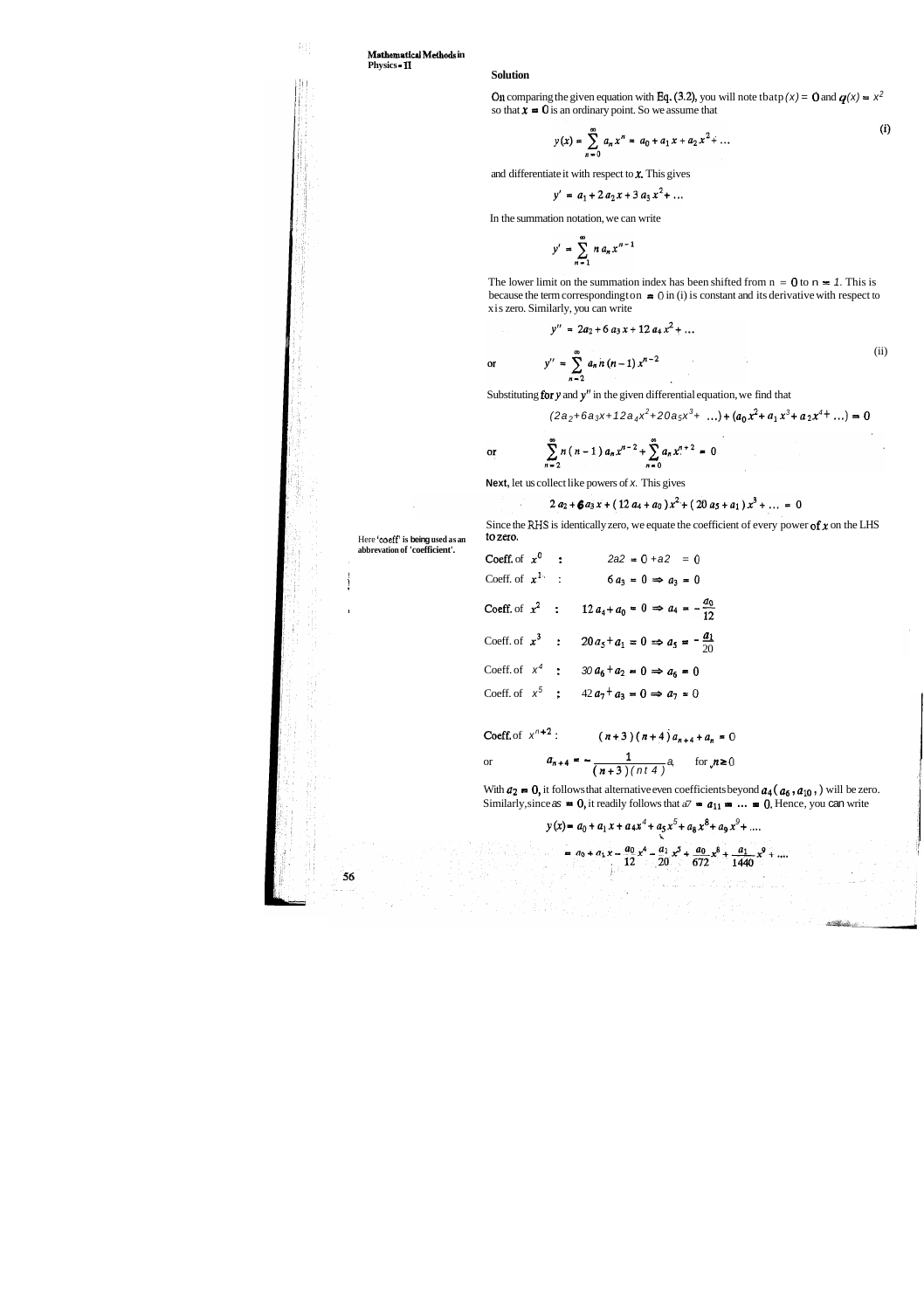$$
= a_0 \left( 1 - \frac{x^4}{12} + \frac{x^8}{672} + \dots \right) + a_1 \left( x - \frac{x^5}{20} + \frac{x^9}{1440} + \dots \right)
$$
  
= a\_0 y\_1 (x) + a\_1 y\_2 (x)

**Second Order Ordinary Dmerentinl Equation4 with Vmiable Coefficients** 

Are these solutions linearly independent? You should' check it by computing their Wronskian.

**SAQ 2** Spend 15 min 15 *min* 

57

You may now ask : Can we not use the power series method to solve first or second order ODES with constant coefficients? The answer is: Yes, we can use the above steps as outlined for second order equations with variable coefficients. You can easily convince yourself about this by solving the following SAQ.

. . . . . <u>.</u>

Use power series method to solve the following equations.

a) 
$$
y'' + \omega_0^2 y = 0
$$

b)  $y' + xy = x^2 - 2x$ 

As pointed out earlier, the equation given in Example 1 is of particular interest in physics and nuclear engineering. It is known as **Legendre's equation.** Let us obtain its two linearly independent solutions using the power series method.

#### **Example 3**

Obtain series solution of the Legendre's equation given **:q** Example 1

$$
(1-x^2)y''-2xy'+m(m+1)y=0
$$

#### **Solution**

To solve Legendre's equation using the power series method, we first rewrite it as

$$
y'' - \frac{2x}{1 - x^2}y' + \frac{m(m+1)}{1 - x^2}y = 0
$$
 (i)

From Example 1, you would recall that the **functions**  $p(x) = \frac{2x}{2}$  and  $\overline{1-x}$ 

From Example 1, you would recall that the **functions**  $p(x) = \frac{-2x}{1-x^2}$  and<br>  $q(x) = \frac{m(m+1)}{1-x^2}$  have regular singularities at  $x = \pm 1$ . However, they are analytic at  $1-x^2$ 

 $x = 0$  and we can, therefore, use power series method to solve Legendre's equation in the ralge  $-1 < x < 1$ . Let us write

$$
y(x) = \sum_{n=0}^{\infty} a_n x^n = a_0 + a_1 x + a_2 x^2 + \dots
$$
 (ii)

Substituting this and its derivatives

$$
y'(x) = a_1 + 2 a_2 x + 3 a_3 x^2 + \dots
$$

and

 $\alpha$ 

$$
y''(x) = 2 a_2 + 6 a_3 x + 12 a_4 x^2 + \dots
$$

in Legendre's equation, we get

$$
(1 - x2) [ 2a2 + 6a3x + 12a4x2 + ... ] - 2x [ a1 + 2a2x + 3a3x2 + ... ]
$$
  
+ k [ a<sub>0</sub> + a<sub>1</sub>x + a<sub>2</sub>x<sup>2</sup> + ... ] = 0

 $(1-x^2)\sum_{n=2}^{\infty} n(n-1) a_n x^{n-2} - 2x \sum_{n=1}^{\infty} n a_n x^{n-1} + k \sum_{n=0}^{\infty} a_n x^n = 0$ 

Where we have put  $m (m + 1)$ ,  $\neq k$ ,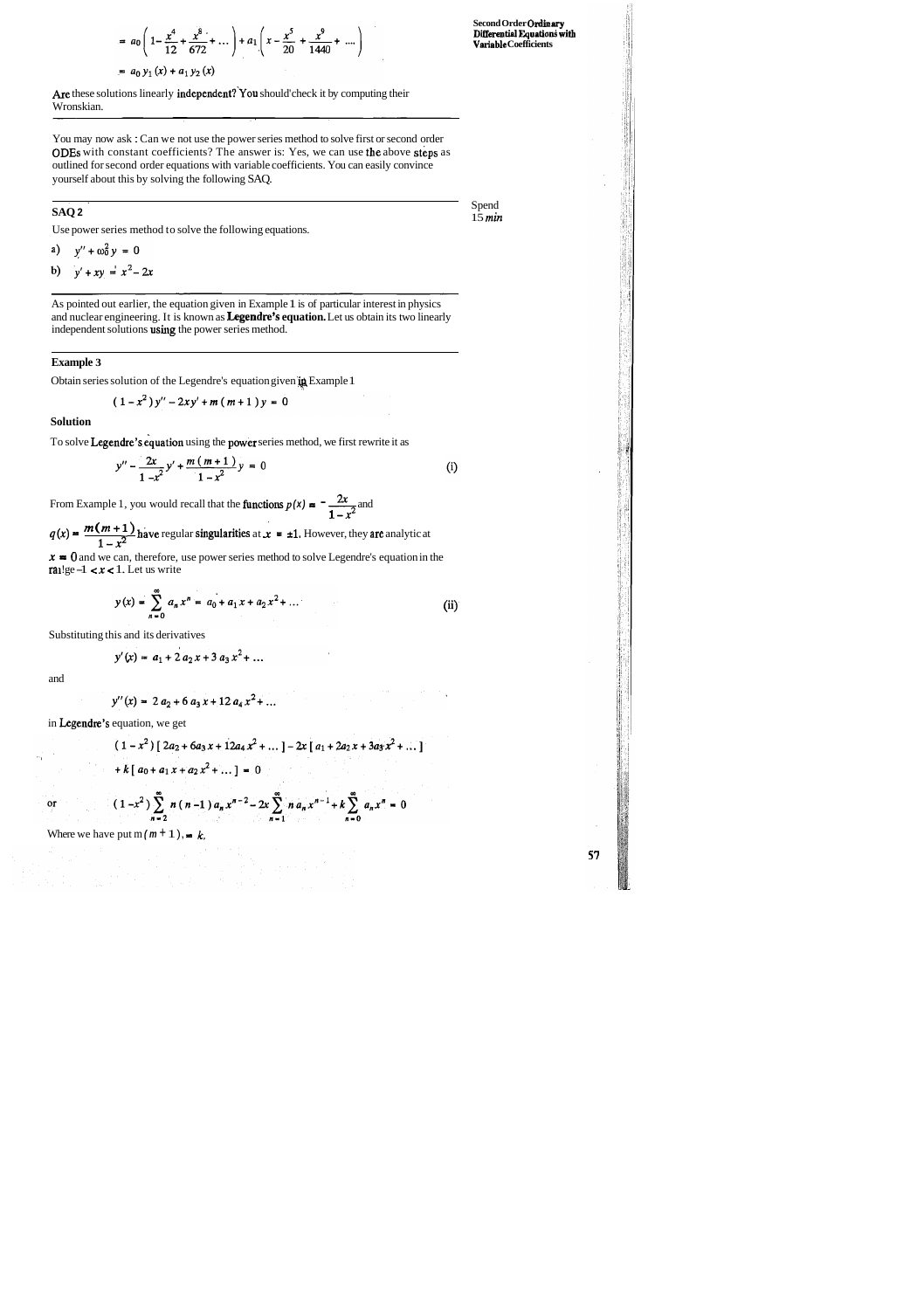I

.<br>" I

<sup>I</sup> '

$$
\sum_{n=2}^{\infty} n(n-1) a_n x^{n-2} - \sum_{n=2}^{\infty} n(n-1) a_n x^n - 2 \sum_{n=1}^{\infty} n a_n x^n + k \sum_{n=0}^{\infty} a_n x^n = 0
$$
 (iii)

## **Mathematid Mdhodsin** You can rewrite it as **Physics** - **I1**

In the expanded **form,** you can write

$$
(2a_2 + 6a_3 x + 12a_4 x^2 + \dots) - (2a_2 x^2 + 6a_3 x^3 + 12a_4 x^4 + \dots)
$$
  
- 2  $(a_1 x + 2a_2 x^2 + 3a_3 x^3 + \dots) + k (a_0 + a_1 x + a_2 x^2 + \dots) = 0$ 

As before, let us collect the coefficients of each power of x. This gives  
\n
$$
(2a_2 + ka_0) + (6a_3 - 2a_1 + ka_1)x + (12a_4 - 2a_2 - 4a_2 + ka_2)x^2 + ... = 0
$$

Again the coefficient of each power ofx is zero. Thus,

$$
\text{Coeff. of } x^0: \qquad 2 a_2 + k a_0 = 0 \Rightarrow a_2 = -\frac{k}{2} a_0 \qquad \qquad \text{(iv)}
$$

Coeff. of 
$$
x^1
$$
: 6  $a_3 + (k-2)a_1 = 0 \Rightarrow a_3 = -\frac{k-2}{6}a_1$  (v)

Coeff. of 
$$
x^2
$$
: 12a<sub>4</sub> + (k-6) a<sub>2</sub> = 0  $\Rightarrow a_4 = -\frac{k-6}{12}a_2$  (vi)

In general, for the  $n$  th **power** of x, you can write

Coeff. of 
$$
x^n
$$
:  $(n+2)(n+1) a_{n+2} - n(n-1) a_n - 2 na_n + ka_n = 0$   
or  $a_{n+2} = \frac{n(n-1) + 2n - k}{n}$ 

$$
\frac{n+2}{(n+1)(n+2)} - \frac{n}{n+1} = \frac{n(n+1)-k}{(n+1)(n+2)} a_n; \quad n = 0, 1, 2, 3, ...
$$

You **can** readily verify by putting  $k = m(m + 1)$  that the numerator can be written as  $(m - n)$  ( $n + m + 1$ ). Hence, this expression takes the form

$$
a_{n+2} = -\frac{(m-n)(m+n+1)}{(n+1)(n+2)}a_n ; \qquad n = 0, 1, 2, ... \tag{vii}
$$

This equality enables us to determine each expansion coefficient in terms of the second one preceding it, except for  $a_0$  and  $a_1$  (which are arbitrary). Such a **relation** between the coefficients is called a recurrence **relation** or **recursion Formula.** 

The recurrence relation (vii) implies that coefficients with even subscripts can be expressed in terms of ao and those with odd subscripts in terms of  $a_1$ . That is,

$$
a_2 = -\frac{m(m+1)}{2!}a_0
$$
  
\n
$$
a_3 = -\frac{(m-1)(m+2)}{3!}a_1
$$
  
\n
$$
a_4 = -\frac{(m-2)(m+3)}{12}a_2
$$
  
\n
$$
a_5 = -\frac{(m-3)(m+4)}{20}a_3
$$
  
\n
$$
= \frac{(m-2)m(m+1)(m+3)}{4!}a_0
$$
  
\n
$$
= \frac{(m-3)(m-1)(m+2)(m+4)}{5!}a_1
$$

and so on.

By inserting these values for the coefficients in (ii), you can write ,

$$
y(x) = a_0 y_1(x) + a_1 y_2(x)
$$
 (viii)

where

$$
y_1 = 1 - \frac{m(m+1)}{2!}x^2 + \frac{(m-2)m(m+1)(m+3)}{4!}x^4 - \dots + \dots
$$

and **1.** 

58.

$$
y_2 = 1 - \frac{(m-1)(m+2)}{3!}x^3 + \frac{(m-3)(m-1)(m+2)(m+4)}{5!}x^5 - \dots
$$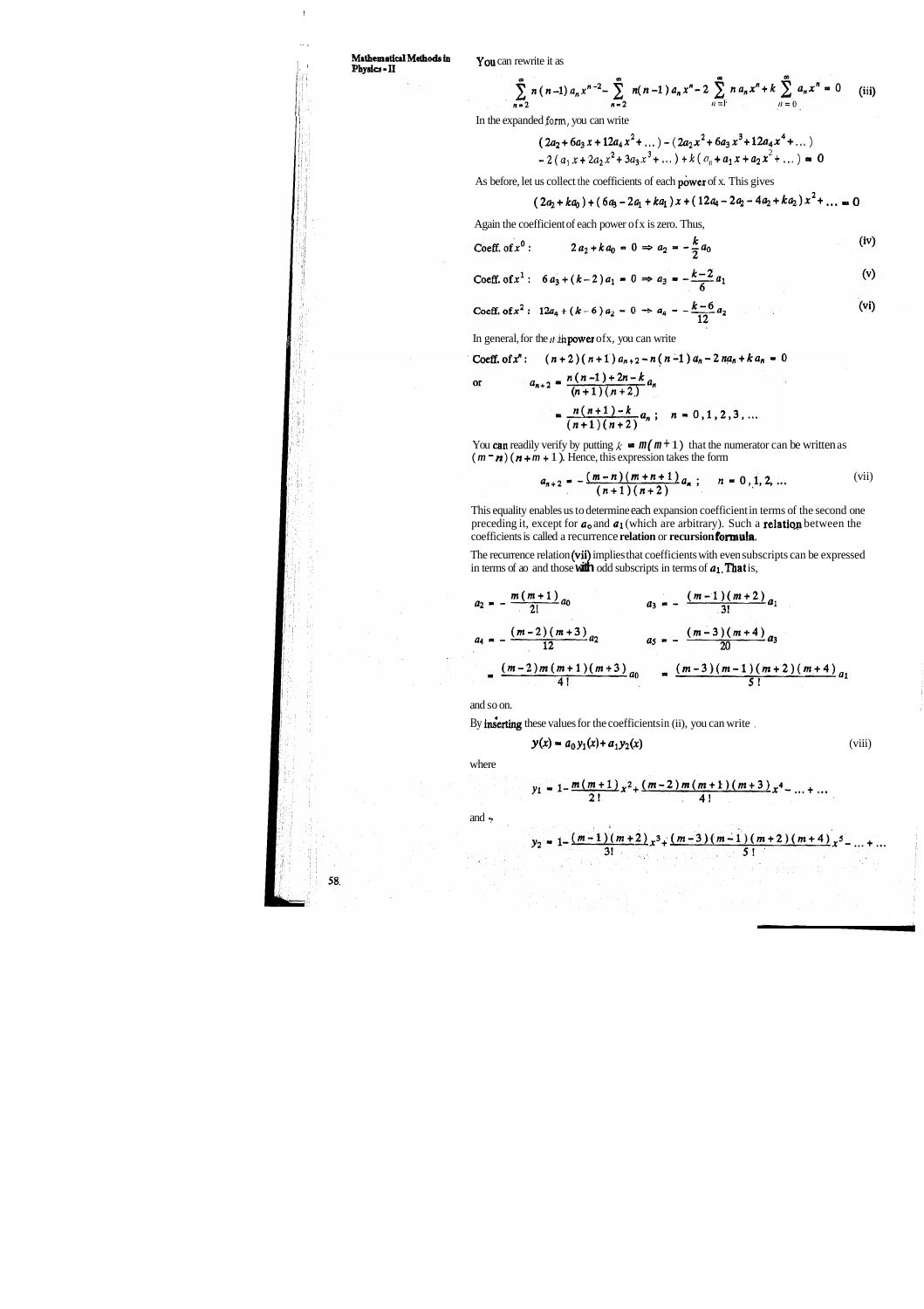plays a particularly important role in statistics. Its solutions are known as **Hermite** polynomials. We would like you to obtain the coefficients of the power series solution of ,this equation.

Before proceeding, let us summarise the steps you should follow to solve a second order ODE for which  $x = 0$  is an ordinary point.

**SAQ 3** 

The equation

 $y'' - 2xy' + 2my = 0$ 

are two solutions over the interval  $-1 < x < 1$ . You may now again ask: Are y<sub>1</sub> and y<sub>2</sub> Second Order Ordinary<br>linearly independent? To answer this question we note that **w** contains only even powers of **Differential Equati** linearly independent? To answer this question, we note that y<sub>i</sub> contains only even powers of **VPRIP Coellicients x** whereas  $y_2$  contains only odd powers of **x**. As a result, the ratio  $y_1/y_2$  will not be constant, implying that  $y_1$  and  $y_2$  are linearly independent solutions. And (viii) is a general solution of Legendre's equation.

*Spend*  **15** *min* 

then there exists a unique function y (x) which is analytic and satisfies the given equation in the neighbourhood pf xo as well as the initial conditions  $y(x_0) = a_0$  and  $y'(x_0) = a_1$  where  $a_0$  and  $a_1$  are two arbitrary constants.

**power Series Method**  
\n**Step1**: Assume a power series solution of the form  
\n
$$
y(x) = \sum_{n=0}^{\infty} a_n x^n
$$
  
\n**Step2**: Substitute the **assumed** solution and its derivatives into the given differential  
\nequation.  
\n**Step 3**: Equate the coefficients of each power of x to zero for a homogeneous equation.  
\nThis results in a recursion relation, which helps us in **determining** successively  
\nthe coefficients occurring in the power series in terms of two 'arbitrary  
\nconstants.

Such a series is also called **Frobenius** series with index *r*. Here *r* may be any (real or complex) number so, that  $a_0 \ne 0$ . You will note that the series given in Eq. (3.4) reduces to a Pwer series **(Eq.** (3.3)) if *r* is a non-negative integer.

59

**Step** 4 : , Write the explicit form of the series solution which satisfies the given equation.

So far we have **refrained from** Mathematical **rigour.** It may, however, be pointed out here that the mathematical justification of power series method is contained  $\mathbf{in}$  Fuchs' Theorem. We state it without giving proof:

If  $x = x_0$  is an ordinary **point** of the equation

$$
y'' + p(x)y' + q(x)y = 0
$$

Several second order ODES with variable coefficients appearing in many important physical problems have coefficients which are not'analytic functions. In particular, these equations may have a regular singularity at  $x = x_0$ . For such equations, power series solution of the form given by Eq. (3.2) is not physically acceptable and we use an extended power series which always provides at least one solution around a regular singular point:

$$
y(x) = (x - x_0)^r \sum_{n=0}^{m} a_n (x - x_0)^n
$$
  
= 
$$
\sum_{n=0}^{m} a_n (x - x_0)^{n+r}
$$
 (3.4)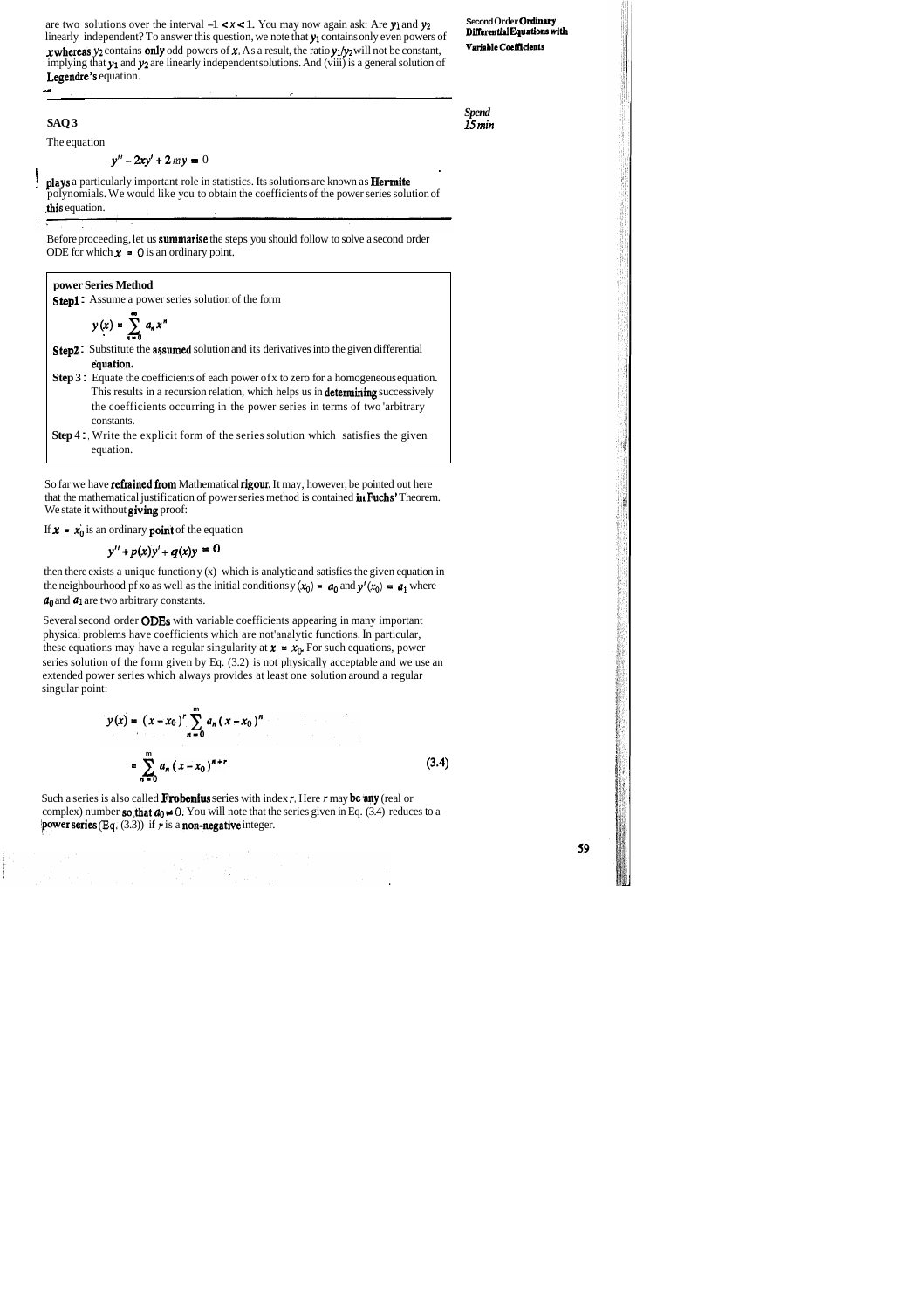# **Mathematical Methods in**<br>Physics - II

## **Phyaica** - **II 3.4 THE FROBENIUS' METNOD**

We illustrate the use of **Frobenius'** method when  $x = 0$  is a regular singular **point** of **Eq.** (3.2):

$$
y'' + p(x)y' + q(x)y = 0
$$

Since  $p(x)$  and  $q(x)$  are not analytic at  $x = 0$  but  $x = 0$  is a regular singularity, let us rewrite this equation in terms of  $b(x) = x p(x)$  and  $c(x) = x^2 q(x)$ , which will be analytic atx  $\bullet$  0. So, we multiply throughout by  $\mathbf{x}^2$  to obtain

$$
x^2y'' + x^2p(x)y' + x^2q(x)y = 0
$$

 $\alpha$ 

$$
x^2y'' + xb(x)y' + c(x)y = 0
$$
 (3.5)

Since  $b(x)$  and c (x) are analytic at  $x = 0$ , we can write

$$
b(x) = b_0 + b_1 x + b_2 x^2 + b_3 x^3 + \dots = \sum_{n=0}^{\infty} b_n x^n
$$
 (3.08)



and

$$
c(x) = c_0 + c_1 x + c_2 x^2 + c_3 x^3 + \dots = \sum_{n=0}^{\infty} c_n x^n
$$
 (3.6b)

You will note that if it happens **that**  $b_0 = c_0 = c_1 = 0$ , then  $x = 0$  defines an ordinary point rather than a regular singular point.

Differentiating the series expansion given in Eq. (3.4) for  $x_0 = 0$  term by term, you will get

$$
y' = \sum_{n=0}^{\infty} (n+r) a_n x^{n+r-1}
$$

and

$$
y'' = \sum_{n=0}^{\infty} (n+r)(n+r-1) a_n x^{n+r-2}
$$

Substituting for  $y(x)$ ,  $y'(x)$ ,  $y''(x)$ ,  $b(x)$  and c (x) in **Eq.(3.5)**, we get

$$
x^{r} \sum_{n=0}^{\infty} (n+r) (n+r-1) a_{n} x^{n} + x^{r} \Big[ \sum_{n=0}^{\infty} (n+r) a_{n} x^{n} \Big] \Big[ \sum_{m=0}^{\infty} b_{m} x^{m} \Big]
$$
  

$$
x^{r} \Big[ \sum_{m=0}^{\infty} c_{m} x^{m} \Big] \Big[ \sum_{n=0}^{\infty} a_{n} x^{n} \Big] = 0
$$

Eq.(3.7) is called the **Indicial** equation corresponding to the given differential equation. Since the indicial equation is quadratic, it will have two roots. This means that there should be two Frobenius series solutions. Will these solutions always be linearly independent? Not necessarily. In fact, the roots of the'indicial equation give us some idea of the nature of solutions of the **ODE** of interest. In practice, the desired solutions are obtained using the \* steps outlined for tbe power series method. However, before plunging into these details, we would like you to go through the following example.

As before, let us equate the sum of the coefficients of each power of **x** to zero. This yields a system of **equations** involving the unknown coefficients  $a_n$ 's. The coefficient of x', which is  $\}$ the lowest power of x, is obtained from then  $= 0$  term. Equating this coefficient to zero, you will obtain

Coefficient of  $x'$ :  $[r(r-1) + rb_0 + c_0] a_0 = 0$ 

Since  $a_0 \neq 0$ , this equality will be satisfied if

 $\chi$  is a string of .

$$
r^2 + (b_0 - 1)r + c_0 = 0 \tag{3.7}
$$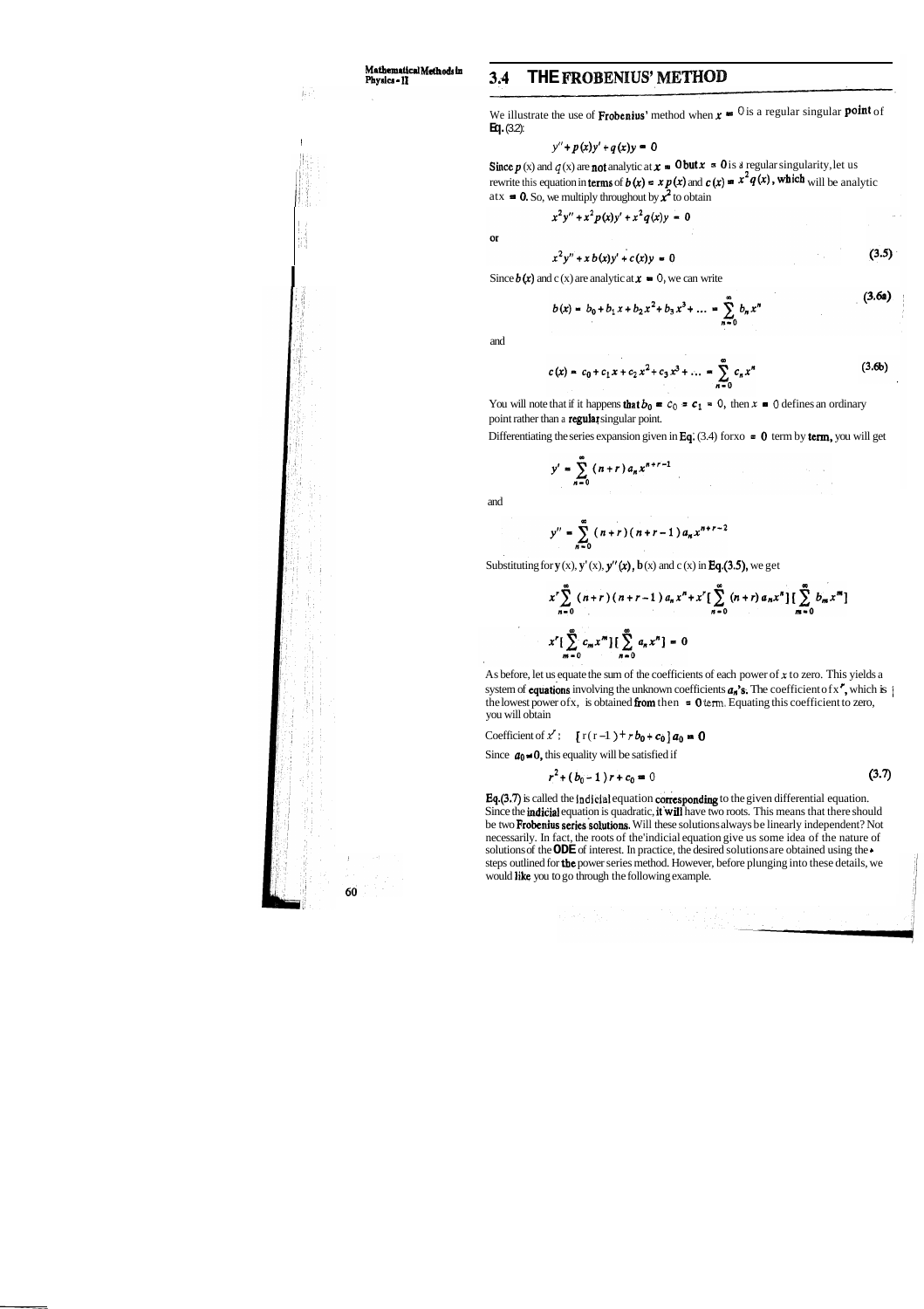**Example 4**<br> **Example 4 Differential Equations with**<br> **Pariable Coefficients** Determine the **roots** of the indicial equation **around** the origin for the differential equation

$$
x^2y'' + xy' + \left(x^2 - \frac{1}{9}\right)y = 0
$$

Solution

To be able to compare the given equation with Eq.  $(3.2)$ , we divide throughout by  $x^2$ . This gives

$$
y'' + \frac{1}{x}y' + \left(\frac{x^2 - 1/9}{x^2}\right)y = 0
$$
 (i)

You would readily **recognise** that this equation has a singularity at  $x = 0$ . Is it regular or For would readily **recognise** that this equation has a singularity at  $x = 0$ . Is it regular irregular? To discover this, compare (i) with Eq. (3.2). You will note **that**  $p(x) = \frac{1}{x}$ 

 $x^2 - \frac{1}{9}$ and  $q(x) = \frac{x^2 - \frac{1}{9}}{x^2}$  so that  $xp(x) = 1$  and  $x^2q(x) = x^2 - (1/9)$ . In the limit  $x \to 0$  $xp(x) = 1$  and  $x^2q(0) = -(1/9)$ . That is,  $b(x)$  and c (x) are analytic at  $x = 0$ . Thus,  $x = 0$  is a regular singular point.

To arrive at the indicial equation, we equate the coefficients of the lowest **power** of x, **i.e.,**  $x'$ to zero. This gives

$$
a_0\left[r(r-1)+r-\frac{1}{9}\right]=0
$$

For  $a_0 \bullet 0$ , the indicial equation takes the **form**<br> $r^2 - \frac{1}{\alpha} = 0$ 

We can, therefore, assume a solution of the form

$$
y(x) = \sum_{m=0}^{\infty} a_m x^{m+r}
$$

Differentiating it with respect to x, we get

$$
y'(x) = \sum_{m=0}^{\infty} a_m (m+r) x^{m+r-1}
$$

and  $y''(x) = \sum_{m=0}^{\infty} a_m(m+r)(m+r-1)x^{m+r-2}$ 

Determine-the roots of the indicial equations correspondiug to the following **ODES** about *Spend*   $x = 0$ .

On substituting these in the given equation, we get

$$
\sum_{m=0}^{\infty} (m+r)(m+r-1) a_m x^{m+r} + \sum_{m=0}^{\infty} (m+r) a_m x^{m+r} + \sum_{m=0}^{\infty} a_m x^{m+r+2} - \frac{1}{9} \sum_{m=0}^{\infty} a_m x^{m+r} = 0
$$

$$
r^2 - \frac{1}{9} = 0
$$

which has roots  $r = \pm \frac{1}{3}$ . That is, the roots of the indicial **equation** are distinct. Moreover, they do not differ by an integer.

Let us now pause for a minute and ask: Will the roots always be distinct? Certainly not. ' Moreover, even when they are distinct, they may differ by an integer. In fact, there are three possibilities. The indicial equation may have (i) distinct roots not differing by an Integer, **(ii)** double roots, and (iii) distinct roots differing by an integer. To discover these, you should solve the following **SAQ.** 

## SAQ 4

**10 min**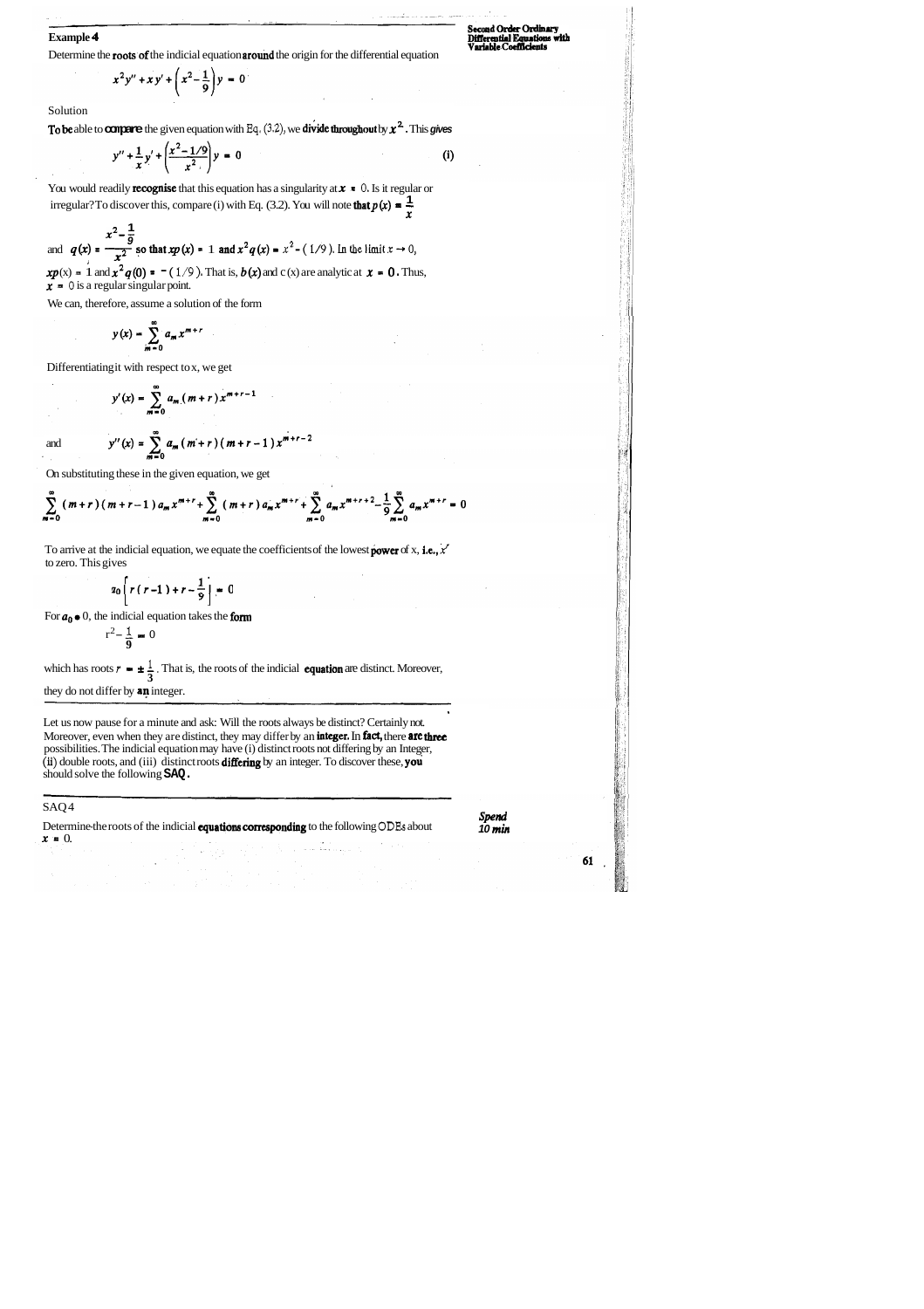## Mathematical Methods in Physics - II

∄ J

## (a)  $x(x-1)y'' + (3x-1)y' + y = 0$ **(b)**  $x^2(x^2-1)y''-(x^2+1)xy'+(x^2+1)y=0$

You now know that there are **three** possible cases. But, only one of these, viz. when the roots of the indicial equation are distinct and do not differ by an integer is important **from**  the view-point of physics. So we shall consider it in detail. For repeated roots or for distinct ' . roots differing by an integer, we shall just quote the results and you **wiU** not be **tested** for, these (in **TMA/CMA/term-end** examination). Let us learn to obtain solutions for this case.

**As** such, **this** is the simplest case. We have illustrated the procedure of obtaining the two linearly independent solutions using Frobenius' method in the following example.

### **Case** 1 : **Distinct** Roots of the **Indiclal** Equatlon not **Differing** by an **Integer**

When the two roots  $(r_1, r_2)$  of the indicial equation are distinct and do not differ by an integer, we expect two linearly independent Frobenius series **solutions** of the form

$$
y_1(x) = x^{r_1} \sum_{n=0}^{\infty} a_n x^n
$$
 (3.8a)

To obtain **the** indicial equation, we equate the sum of the **coefficients** of  $x'$  to zero. **This** yields

$$
a_0 \left[ r \left( r-1 \right) + \frac{5}{36} \right] = 0
$$

For  $a_0 = 0$ , we find that

$$
r(r-1)+\frac{5}{36}=0
$$

62

and

$$
y_2(x) = x^n \sum_{n=0}^{\infty} d_n x^n
$$
 (3.8b)

#### **Example** 5

Determine the **two** Frobenius series **solutions** around  $x = 0$  for the **ODE** 

$$
x^2 y'' + \left(x^2 + \frac{5}{36}\right)y = 0
$$

Solution

Let us first rewrite the given ODE in the standard form on dividing by  $x^2$ 

$$
y'' + \left(\frac{x^2 + \frac{5}{36}}{x^2}\right)y = 0
$$
 (i)

Here  $p(x) = 0$  and  $q(x) = \frac{x^2 + (5/36)}{x^2}$ . You will **easily recognise** that the **point**  $x = 0$  is a **singularity.** Further, since  $\lim_{x \to 0} x^2 q(x) = 5/36$ , you may logically conclude that  $x = 0$  is a regular singular point of the given differential equation.

By/assuming a solution of the form

$$
y(x) = \sum_{m=0}^{\infty} a_m x^{m+r}
$$

<sup>+</sup>ad substituting it in **(I),** you will **obtain** 

 $\sum_{m=0}^{\infty} a_m (m+r) (m+r-1) x^{m+r} + \sum_{m=0}^{\infty} a_m x^{m+r+2} + \frac{5}{36} \sum_{m=0}^{\infty} a_m x^{m+r} = 0$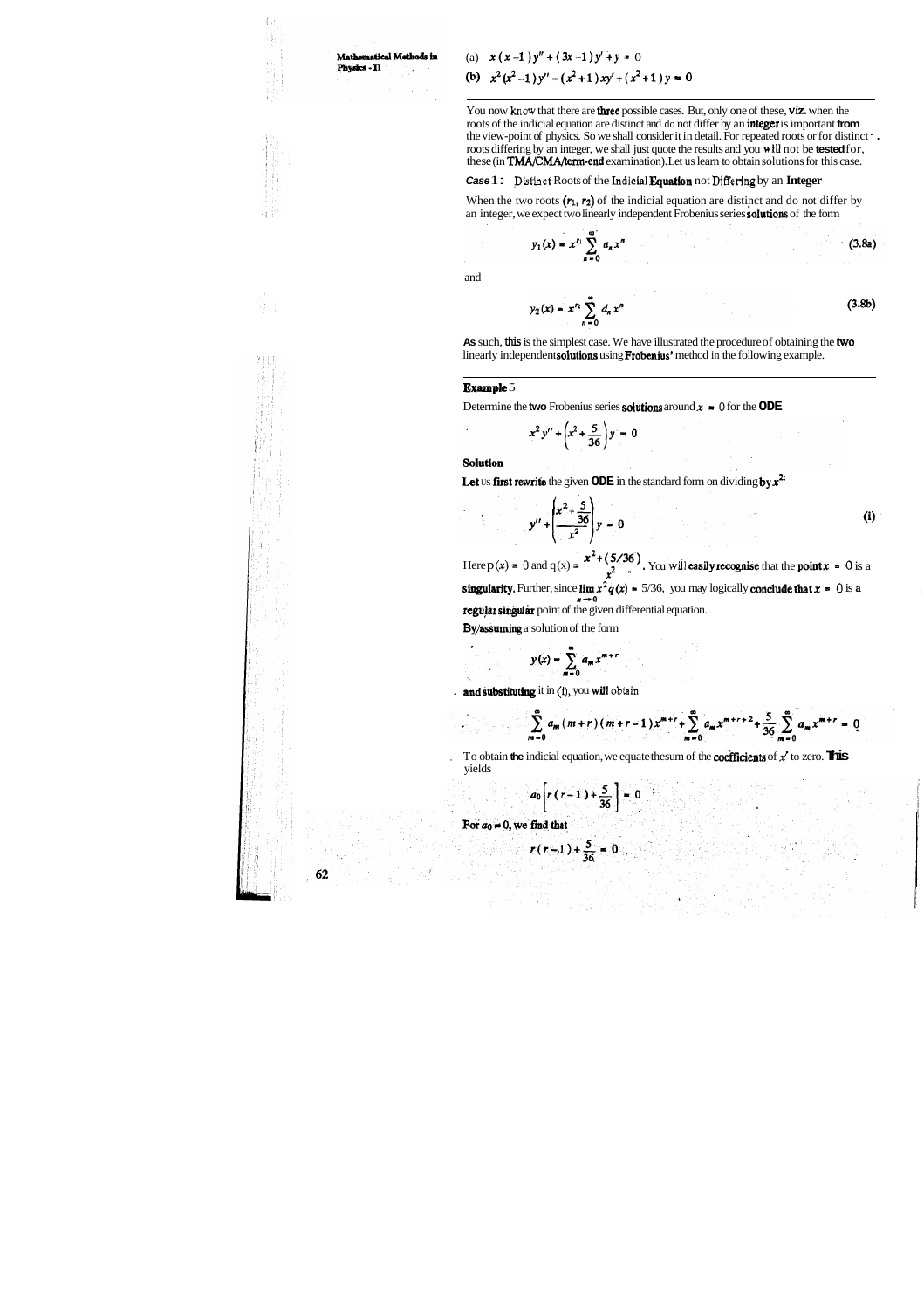is the required indicial equation. You can readily verify that the two distinct roots are  $5/6$ and 1/6. Moreover, these do not differ by an integer.

**Second Order Ordinary<br>Differential Equations with<br>Variable Coefficients** 

To determine  $a_n$  corresponding to  $r = 5/6$ , let us equate the sum of the coefficients of  $x^{r+1}, x^{r+2}, \ldots x^{n+r}$  to zero:

Coeff. of 
$$
x^{r+1}
$$
:  $a_1[r(r+1)+\frac{5}{36}] = 0$ 

Since the bracketed term does not vanish for  $r = r_1 = 516$ , this equality will hold only if we choose  $a_1 = 0$ . Similarly

Coeff. of 
$$
x^{r+2}
$$
:  $a_2(r+1)(r+2) + a_0 + \frac{5}{36}a_2 = 0$ 

 $\alpha$ 

$$
a_2 = -\frac{a_0}{(r+1)(r+2)+\frac{5}{36}}
$$

Coeff. of 
$$
x^{m+r}
$$
:  $a_m(m+r)(m+r-1) + a_{m-2} + \frac{5}{36}a_m = 0$ 

 $or$ 

or

l

$$
a_m \left[ \left( m + \frac{5}{6} \right) \left( m - \frac{1}{6} \right) + \frac{5}{36} \right] = -a_{m-2}
$$
  

$$
a_m = -\frac{a}{m} \left( m + \frac{2}{3} \right)
$$
 (ii)

Since  $a_1 = 0$ , this recurrence relation implies that all odd coefficients will vanish. To evaluate even coefficients, let us introduce the change  $m = 2p$ . This means that

$$
a_{2p} = -\frac{a_{2p-2}}{2p\left(2p+\frac{2}{3}\right)} = -\frac{3}{4}\frac{a_{2p-2}}{p(3p+1)}
$$

Hence, with

$$
p = 1 : a_2 = -\frac{3}{4} \left( \frac{a_0}{1 \times 4} \right)
$$
  

$$
p = 2 : a_4 = -\frac{3}{4} \left( \frac{a_2}{2 \times 7} \right) = \left( \frac{3}{4} \right)^2 \frac{a_0}{1 \times 2 \times 4 \times 7} = \left( \frac{3}{4} \right)^2 \frac{a_0}{2! \times 7}
$$
  
Similarly you can write

Similarly, you can write

$$
p = 3 : a_6 = -\left(\frac{3}{4}\right)^3 \frac{a_0}{3! \, 4 \times 7 \times 10}
$$
  
 
$$
\vdots
$$
  
 
$$
a_{2p} = (-1)^p \left(\frac{3}{4}\right)^p \frac{a_0}{p! \, 1 \times 4 \times 7 \times 10 \dots (3p+1)}
$$

Hence, one of the solutions of the given equation is

$$
y_1(x) = a_0 x^{5/6} \left[ 1 - \frac{3}{16} x^2 + \frac{9}{16} \cdot \frac{x^4}{2 \times 4 \times 7} - \dots + (-1)^p \left( \frac{3}{4} \right)^p \frac{x^{2p}}{p! \cdot 1 \times 4 \times 7 \dots (3p+1)} \right]
$$

I This can be expressed in a compact form as

 $\degree$ 63

I I

$$
a_m \left[ \left( \, m + r \, \right) \left( \, m + r - 1 \, \right) + \frac{5}{36} \, \right] = -a_{m-2}
$$

On substituting  $r = r_1 = 516$ , you will find that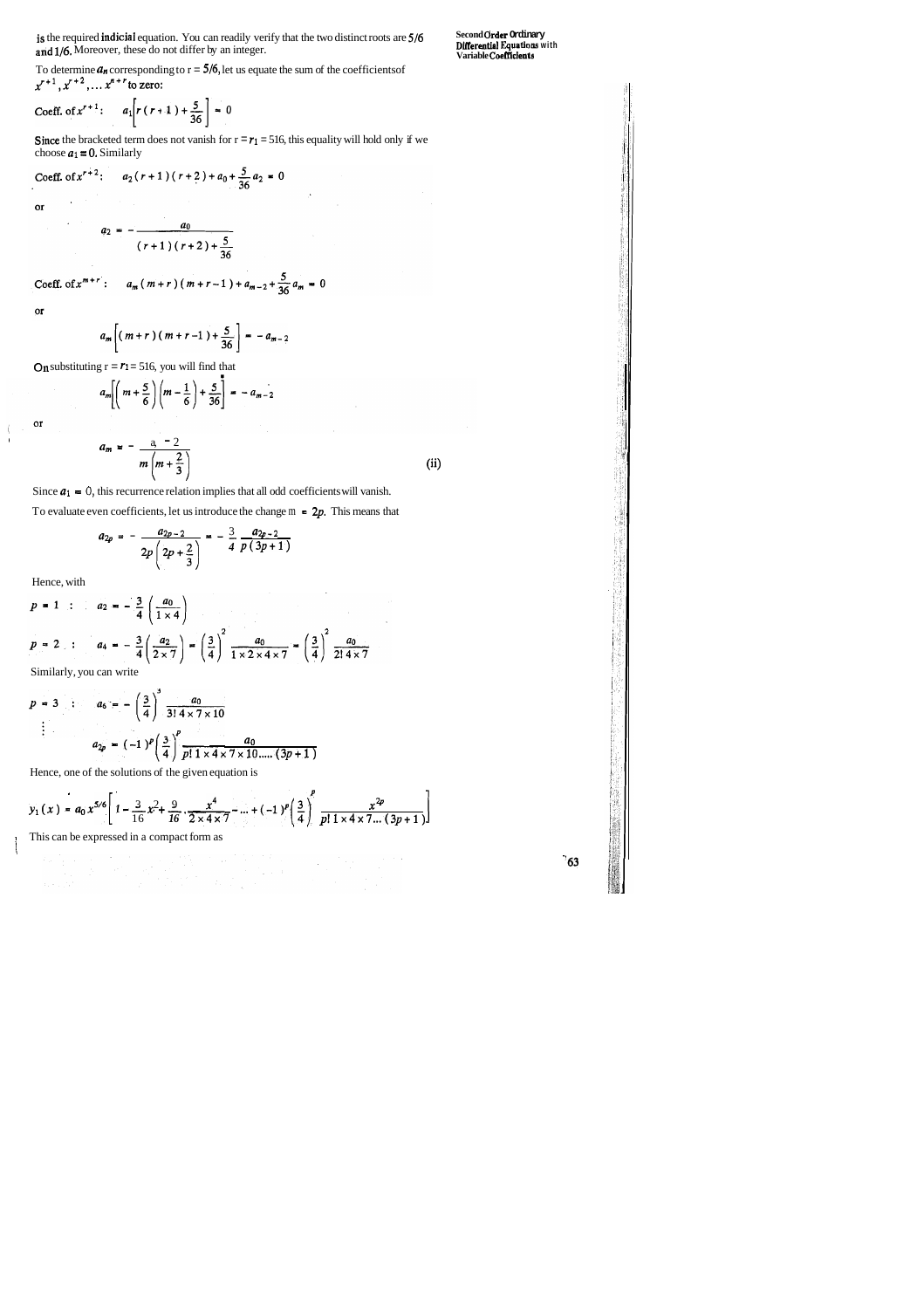**Matbematid Methods in Physlca** - **I1** 

$$
y_1(x) = a_0 x^{5/6} \left[ 1 + \sum_{p=1}^{\infty} (-1)^p \left( \frac{3}{4} \right)^p \frac{x^{2p}}{p \mid 1 \times 4 \times 7 \dots (3p+1)}
$$

For  $r = r_2 = 1/6$  also, all odd coefficients will vanish and we leave it as an exercise for you to verify that

$$
y_2(x) = d_0 x^{1/6} + \sum_{p=1}^{\infty} d_{2p} x^{2p + (1/6)}
$$

where

$$
d_{2p} = (-1)^p \left(\frac{3}{4}\right)^p \frac{d_0}{p!2 \times 5 \times 8 \dots (3p-1)}
$$

#### **Case 2** : Double Root of the Indicia1 Equation

 $\bullet$ 

When roots of the indicial equation are equal, we cannot obtain two linearly independent solutions using the procedure outlined above. In fact, there can be only one Frobenius series solution. To determine this solution, we first find *r* from Eq. (3.7) :

$$
r = \frac{- (b_0 - 1) \pm \sqrt{(b_0 - 1)^2 - 4c_0}}{2}
$$

**The condition for equal roots of a**  quadratic equation  $ax^2+bx+c=0$  $\mathbf{i} \cdot \mathbf{j} \cdot \mathbf{k}^2 - 4ac = 0$ . **This means** that the **term under the radical sign will vanish.** 

Using the condition for equal roots, you will find that the common root is  $\frac{b_0 - 1}{2} = \frac{1 - b_0}{2}$ .

Hence, ft readily follows from Eq. **(3.4)** that one of the solutions will be of the form

$$
y_1(x) = x^r \sum_{n=0}^{\infty} a_n x^n
$$
  
=  $x^{(1-b_0)/2} \sum_{n=0}^{\infty} a_n x^n$  (3.9)

where  $a_n$ 's are unknown constants.

The second linearly independent solution is

$$
y_2(x) = y_1(x) \ln x + \left(\sum_{n=0}^{\infty} a_n x^{n+r}\right) \left(\sum_{m=1}^{\infty} a_m x^m\right)
$$

$$
= y_1(x) \ln x + x^r \sum_{i=1}^{\infty} A_i x^i
$$

where  $A_i$  is some other constant.

### **Case 3:** Roots of the **Indicial** Equation **Differing** by an **Integer**

When the roots  $(r_1, r_2)$  of the **indicial** equation are distinct but differ by an integer, we can always determine the first Frobenius series solution as before. If  $r_1$  ( $= r$ ) and  $r_2$  ( $= r - p$ , wherep is a **positive** integer) are the two roots, then

$$
y_1(x) = x^{r_1} \sum_{n=0}^{m} a_n x^n
$$

' The other linearly independent Frobenius solution is

$$
y_2(x) = k_p y_1(x) \ln x + x^{r_2} \sum_{m=0}^{\infty} D_m x^m
$$

Let us now summarise what you have studied in this unit.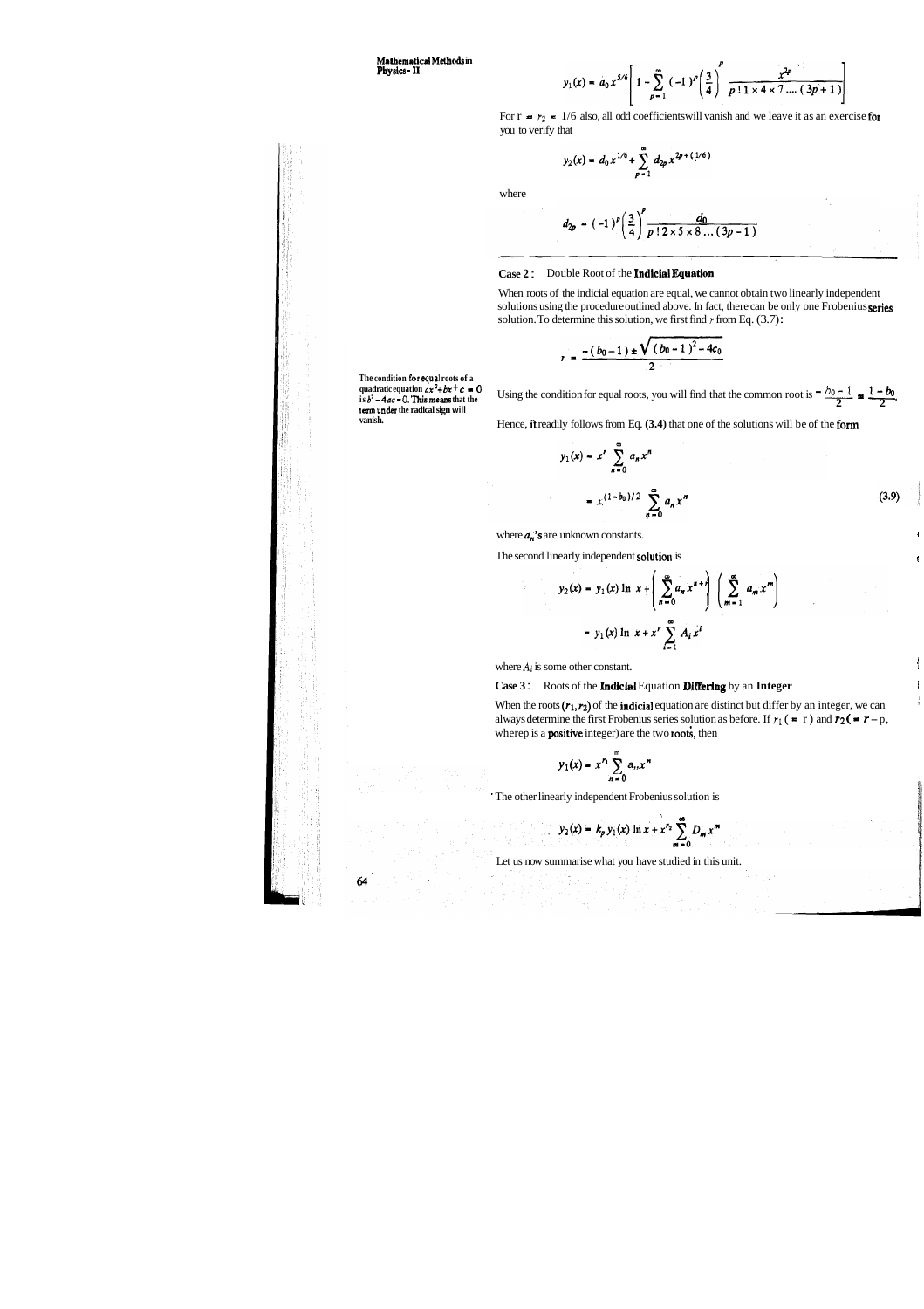# **3.5 SUMMARY**<br> **3.5 SUMMARY**<br>
Differential Fact Lines with

o **A** second order **ODE** with variable coefficients

$$
y'' + p(x)y' + q(x)y = 0
$$

is said to have an ordinary point at  $x = x_0$  **if**  $p(x)$  **and q (x) are analyticat**  $x = x_0$ . Otherwise, the point is said **to** be singular. The singularity is regular if  $\lim_{x \to x_0} (x - x_0) p(x)$  and

 $\lim_{x \to x_0} (x - x_0)^2 q(x)$  are finite at  $x = x_0$ .

 $x = 0$  by assuming a power series solution of the form  $y(x) = \sum_{n=1}^{\infty} a_n x^n$ . The constants n-0

 $a_n$ 's are determined using the recursion relation.

**a** We can solve a second order ODE with variable coefficients around an ordinary point at

m

o The solution around a regular singularity atx = **0** is obtained using Frobenius method by assuming a solution of the form

$$
y(x) = x^r \sum_{n=0}^{\infty} a_n x^n
$$

- o The indicial equation is'obtained by equating the sum of the coefficients of the lowest power ofx to zero.
- o The roots of the indicial equation give us an idea of the nature of solutions of the ODE. The roots of the *indicial.equation* may be distinct, repeated or differ by an integer:
- **e** For distinct roots, two linearly independent solutions are

$$
y_1(x) = x^{r_1} \sum_{n=0}^{\infty} a_n x^n
$$

. and

$$
y_2(x) = x^{r_2} \sum_{n=0}^{\infty} d_n x^n
$$

## **3.6 TERMINAL QUESTIONS**

**1,** Like Legendre's equation, another ODE that arises in advanced studies in physics and . applied mathematics is the Bessel's equation of order m:

 $x^2y'' + xy' + (x^2-m^2)y = 0$  .

In Example 4, we solved Bessel's equation of order **1/3.** Use Frobenius' method to solve this equation.

**,2.** Solve the ODE

 $y'' + y = e^x$ 

around the point  $\mathbf{x} = 0$ .

## **3.7 SOLUTIC)NS AND ANSWERS**

**SAQs** 

 $x^2y'' + 3xy' + y = 0$  $1(a)$ 

To **compare it with** the standard **form**  $(y'' + p(x)y' + q(x)y = 0)$ , you should divide it by  $x^2$ . This gives

 $\mathcal{L}_{\mathcal{A}}$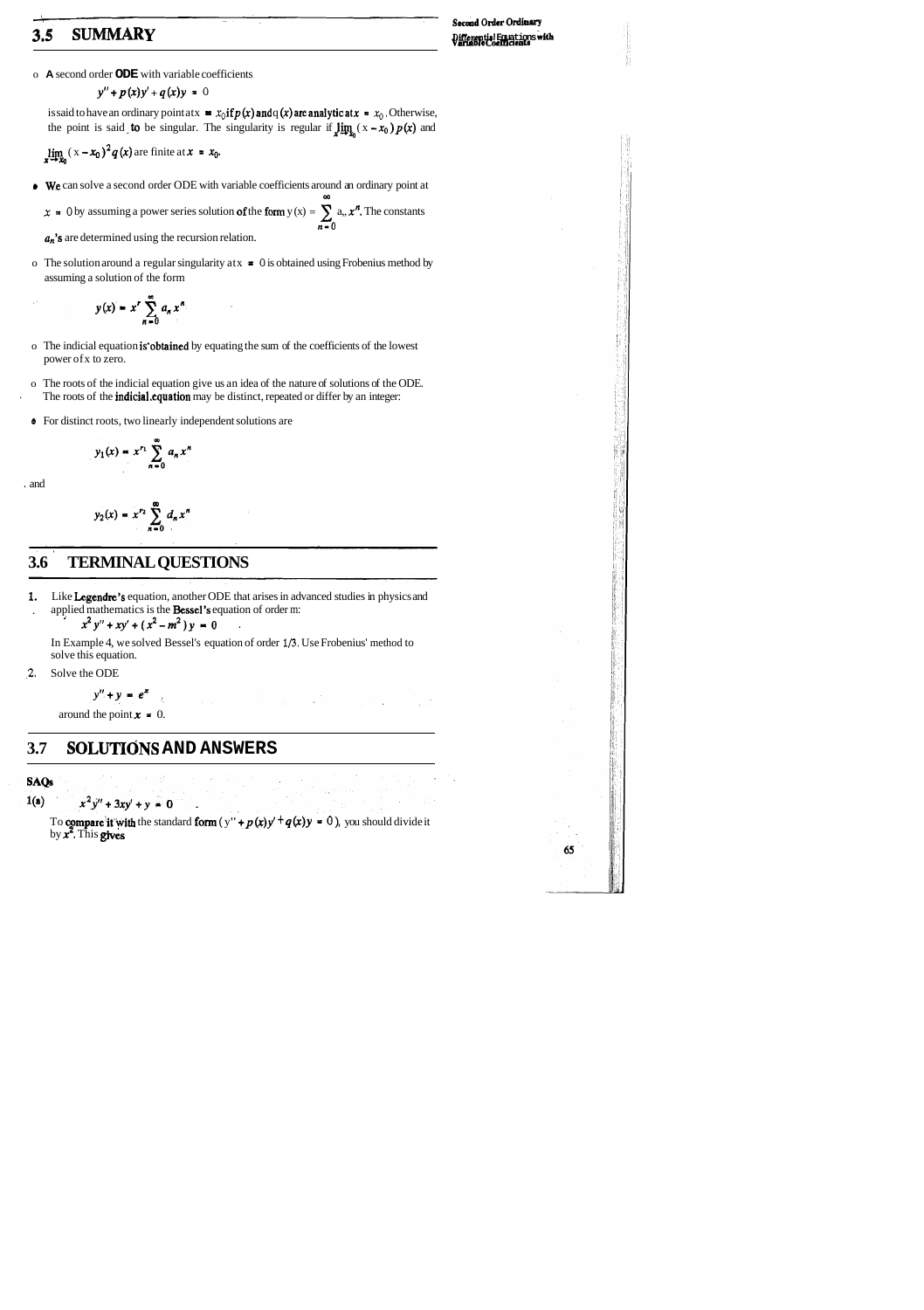S.,

**Mathematical Methods in Physics** - **11** 

$$
y'' + \frac{3}{x}y' + \frac{1}{x^2}y = 0
$$

 $y'' + \frac{3}{x}y' + \frac{1}{x^2}y = 0$ <br>
so that p (x) =  $\frac{3}{x}$  and  $q(x) = \frac{1}{x^2}$  Both functions diverge at  $x = 0$ . To determine  $x$   $\overline{x^2}$ whether the singularity is regular or not, let us compute  $\lim_{x\to 0} xp(x)$  and  $\lim_{x\to 0} x^2q(x)$ . These are respectively equal to 3 and 1. So we can say that  $x = 0$  is a regular singularity.

(b)  $x^2y'' - y' + 2x^2y = 0$ 

Dividing throughout by  $x^2$ , we get

 $y'' - \frac{1}{x^2}y' + 2y = 0$ 

which shows that  $p(x) = -\frac{1}{x^2}$  is not analytic at  $x = 0$ . In fact,  $\lim_{x \to 0} x p(x) = -\frac{1}{x}$ and the function diverges at  $x = 0.50x = 0$  is an irregular singularity of the given equation.

(c) 
$$
2x^2y'' - xy' + (x-5)y = 0
$$

Dividing by 
$$
2x^2
$$
 throughout, you will obtain

$$
y'' - \frac{1}{2x}y' + \frac{x-5}{2x^2}y = 0
$$

On comparing with the standard form, you will recognise that  $p(x) = -\frac{1}{2x}$  and  $2x$  $x-5$  which diverges at  $x = 0$ . However,  $\lim_{x \to 0} x p(x) = -1$  and On comparing with the standard form, you will recognise that  $p(x) = -q(x) = \frac{x-5}{2x^2}$  which diverges at  $x = 0$ . However, lim  $xp(x) = -\frac{1}{2}$  and

$$
q(x) = \frac{2}{2x^2}
$$
 which diverges at  $x = 0$ . However,  $\lim_{x\to 0} xp(x) = -\frac{1}{2}$  and  
\n
$$
\lim_{x\to 0} x^2 q(x) = -\frac{5}{2}
$$
 so that  $x = 0$  is a regular singularity.

$$
2(a) \t y'' + \omega_0^2 y(x) = 0
$$

Assume that

 $y(x) = \sum_{n=0}^{\infty} a_n x^n$ 

and differentiate it with respect to  $x$ . The result is

 $y' = \sum_{n=1}^{\infty} n a_n x^{n-1}$ 

**and** 

$$
y'' = \sum_{n=2}^{\infty} n(n-1) a_n x^{n-2}
$$

Substituting these in the given equation, we find that .

 $\sum_{n=2}^{\infty} n(n-1) a_n x^{n-2} + \omega_0^2 \sum_{n=0}^{\infty} a_n x^n = 0$ 

In the expanded form, you can write

$$
(2a_2 + 6a_3x + 12a_4x^2 + \dots) + \omega_0^2(a_0 + a_1x + a_2x^2 + \dots) = 0
$$
  
Collecting the coefficients of like powers of **x**, we find that

$$
(2a_2 + \omega_0^2 a_0) + (6a_3 + \omega_0^2 a_1) x + (12a_4 + \omega_0^2 a_2) x^2 + ... = 0
$$

**'1**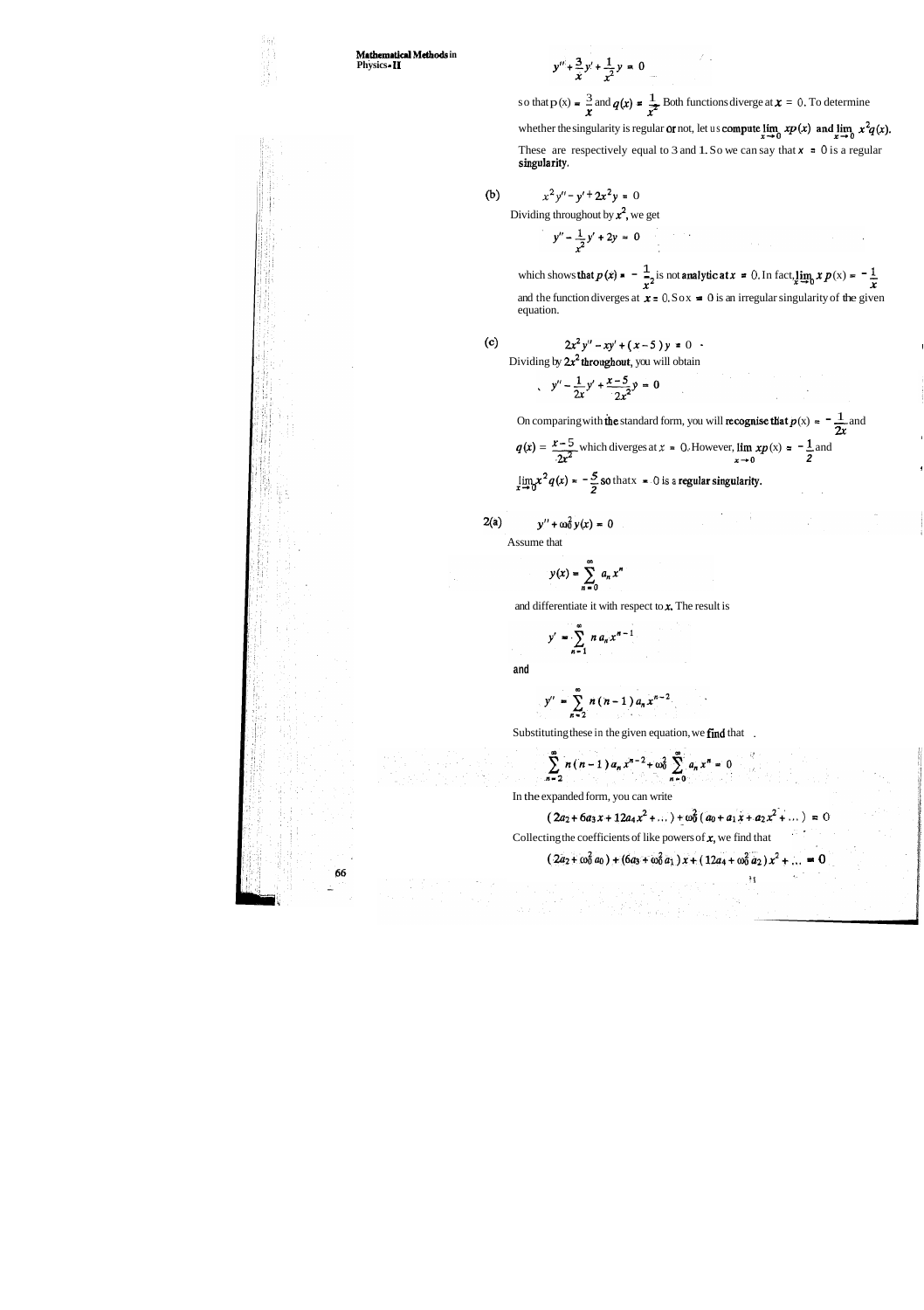Equating the coefficient of each power of  $x$  to zero, we have

Coeff. of 
$$
x^0
$$
:  
\n $2a_2 + \omega_0^2 a_0 = 0 \Rightarrow a_2 = -\frac{\omega_0^2}{2!} a_0$   
\nCoeff. of  $x^1$ :  
\n $6a_3 + \omega_0^2 a_1 = 0 \Rightarrow a_3 = -\frac{\omega_0^2}{6} a_1 = -\frac{\omega_0^2}{3!} a_1$   
\nCoeff. of  $x^2$ :  
\n $12a_4 + \omega_0^2 a_2 = 0 \Rightarrow a_4 = -\frac{\omega_0^2}{12} a_2 = \frac{\omega_0^4}{24} a_0 = \frac{\omega_0^4}{4!} a_0$ 

That is,  $a_2, a_4, \ldots$  can be expressed in terms of ao and  $a_3$ , as,  $\ldots$  etc., can be expressed in terms of  $a_1$ . Hence

$$
y(x) = a_0 + a_1 x + a_2 x^2 + a_3 x^3 + a_4 x^4 + \dots
$$
  
=  $a_0 + a_1 x - \frac{\omega_0^2}{2!} a_0 x^2 - \frac{\omega_0^2}{3!} a_1 x^3 + \frac{\omega_0^4}{4!} a_0 x^4 + \dots$ 

Collecting the coefficients of  $a_0$  and  $a_1$ , we find that

$$
y(x) = a_0 \left( 1 - \frac{\omega_0^2}{2!} x^2 + \frac{\omega_0^4}{4!} x^4 - \dots \right) + a_1 \left( x - \frac{\omega_0^2}{3!} x^3 + \frac{\omega_0^5}{5!} x^5 - \dots \right)
$$

You would recognise that the coefficient of  $a_0$  defines cos  $\omega_0 x$  whereas the coefficient of  $a_1$  defines sin  $\omega_0 \mathbf{x}$ . Hence, the general solution can be written as

 $y(x) = a_0 \cos \omega_0 x + a_1 \sin \omega_0 x$ 

$$
= a_0 y_1(x) + a_1 y_2(x)
$$

**Secood Order Olrdinvy DiEemtinl Equ~tlons with Varbblc CocMdents** 

67

From Unit 2, you may recall that  $\cos \omega_0 \mathbf{x}$  and  $\sin \omega_0 \mathbf{x}$  are linearly independent .solutions.

@) The given differential equation has an ordinary point atx = **<sup>0</sup>**. So there exists a power series solution of the **form** 

$$
y(x) = \sum_{n=0}^{\infty} a_n x^n
$$

with  $a_0 \neq 0$ .

Substituting the power series for y and y' in the given equation, we obtain

$$
\sum_{n=1}^{\infty} na_n x^{n-1} + x \sum_{n=0}^{\infty} a_n x^n = x^2 - 2x
$$
or

$$
\sum_{n=1}^{\infty} na_n x^{n-1} + \sum_{n=0}^{\infty} a_n x^{n+1} = x^2 - 2x
$$

In the expanded form, we can write

$$
(a_1 + 2a_2x + 3a_3x^2 + \dots) + (a_0x + a_1x^2 + a_2x^3 + \dots) = x^2 - 2x
$$

Collecting the coefficients of each power of  $x$  on LHS, we get

 $a_1 + (a_0 + 2a_2)x + (a_1 + 3a_3)x^2 + \dots = x^2 - 2x$ 

The coefficient  $a_0$  is arbitrary. To find the other coefficients, we proceed by equating coefficients of like powers of  $x$  on both sides of this equation:

**Coeff.** of 
$$
x^0
$$
 :  $a_1 = 0$   
Coeff. of  $x^1$  :  $2a_2 + a_0 = -2 \Rightarrow a_2 = -a_0 \pm 2$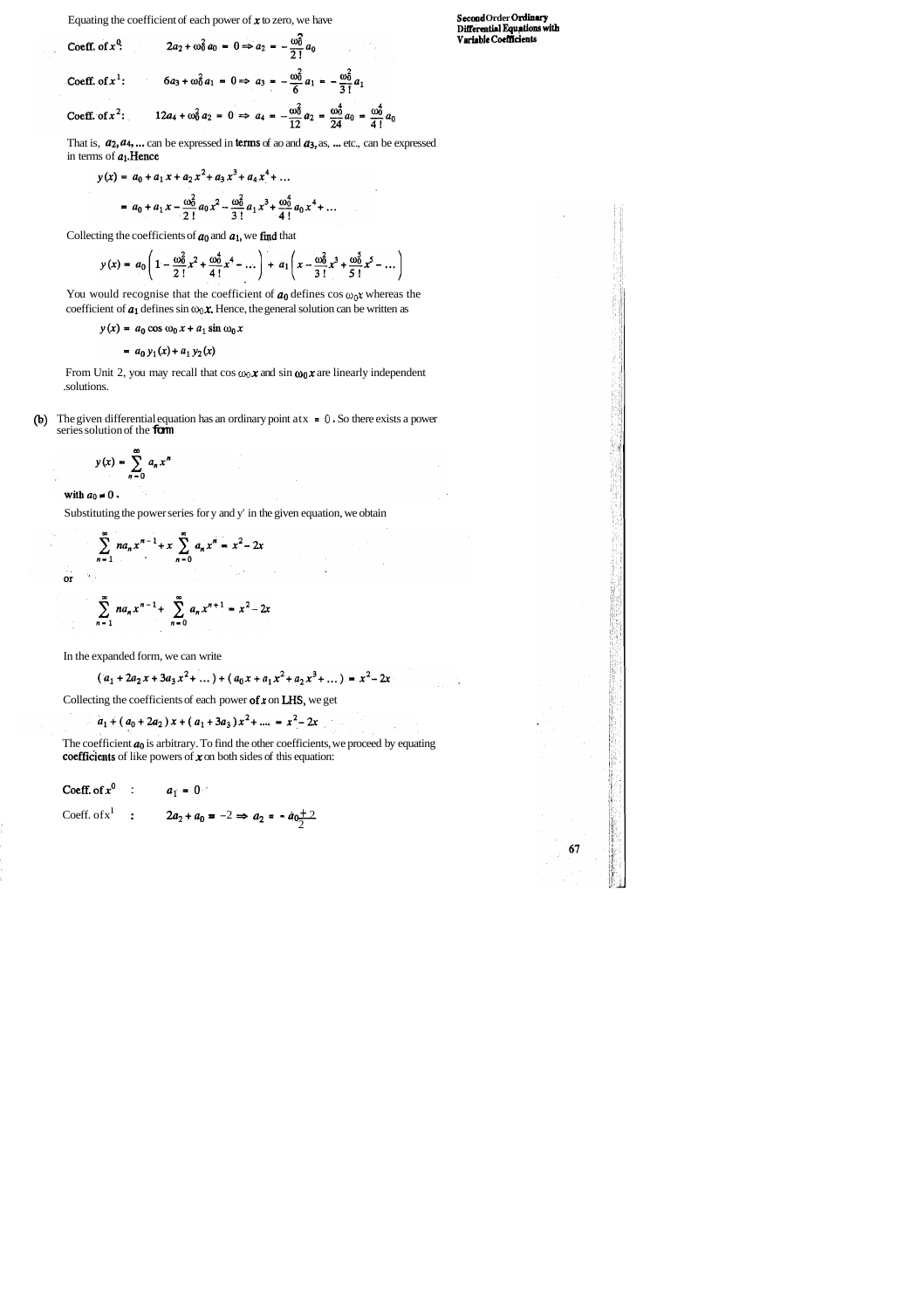

68

挑



Coeff. of 
$$
x^{n-1}
$$
:  $na_n + a_{n-2} = 0 \Rightarrow a_n = -\frac{1}{n}a_{n-2}$  for  $n \neq 4$ 

**Iteration of this formula for**  $n \geq 4$  **yields** 

$$
a_4 = -\frac{1}{4}a_2 = -\frac{1}{4}\left(-\frac{a_0+2}{2}\right) = \frac{a_0+2}{4\times2}
$$
  

$$
a_5 = -\frac{1}{5}a_3 = -\left(\frac{1}{5}\right)\left(\frac{1}{3}\right) = -\frac{1}{5\times3}
$$
  

$$
-\frac{1}{6}a_4 = -\frac{a_0+2}{6\times4\times2}
$$
  

$$
a_7 = -\frac{1}{7}a_5 = -\frac{a_0+2}{7\times5\times3}
$$
  

$$
a_8 = -\frac{1}{8}a_6 = \frac{a_0+2}{8\times6\times4\times2}
$$
  

$$
a_9 = -\frac{1}{9}a_7 = -\frac{1}{9\times7\times5\times3}
$$

The solution can then be written as

 $\cdot$ 

$$
y(x) = \sum_{n=0}^{\infty} a_n x^n
$$
  
=  $a_0 - \frac{a_0 + 2}{2} x^2 + \frac{1}{3} x^3 + \frac{a_0 + 2}{4 \times 2} x^4 - \frac{1}{5 \times 3} x^5 - \frac{a_0 + 2}{6 \times 4 \times 2} x^6 + \frac{1}{7 \times 5 \times 3} x^7 + \cdots$   
=  $a_0 - (a_0 + 2) \left( \frac{1}{2} x^2 - \frac{1}{4 \times 2} x^4 + \frac{1}{6 \times 4 \times 2} x^6 + \cdots \right)$   
+  $\left( \frac{1}{3} x^3 - \frac{1}{5 \times 3} x^5 + \frac{1}{7 \times 5 \times 3} x^7 - \cdots \right)$ 

**3. you would radily recognise that x** = **0 is an ordinary point of the given equation So we assume a solution of the form** 

I

$$
y(x) = \sum_{n=0}^{\infty} a_n x^n
$$

Then

98.)<br>P

$$
y'(x) = \sum_{n=1}^{\infty} n a_n x^{n-1}
$$

**and** .

$$
y''(x) = \sum_{n=2}^{\infty} n(n-1) a_n x^{n-2}
$$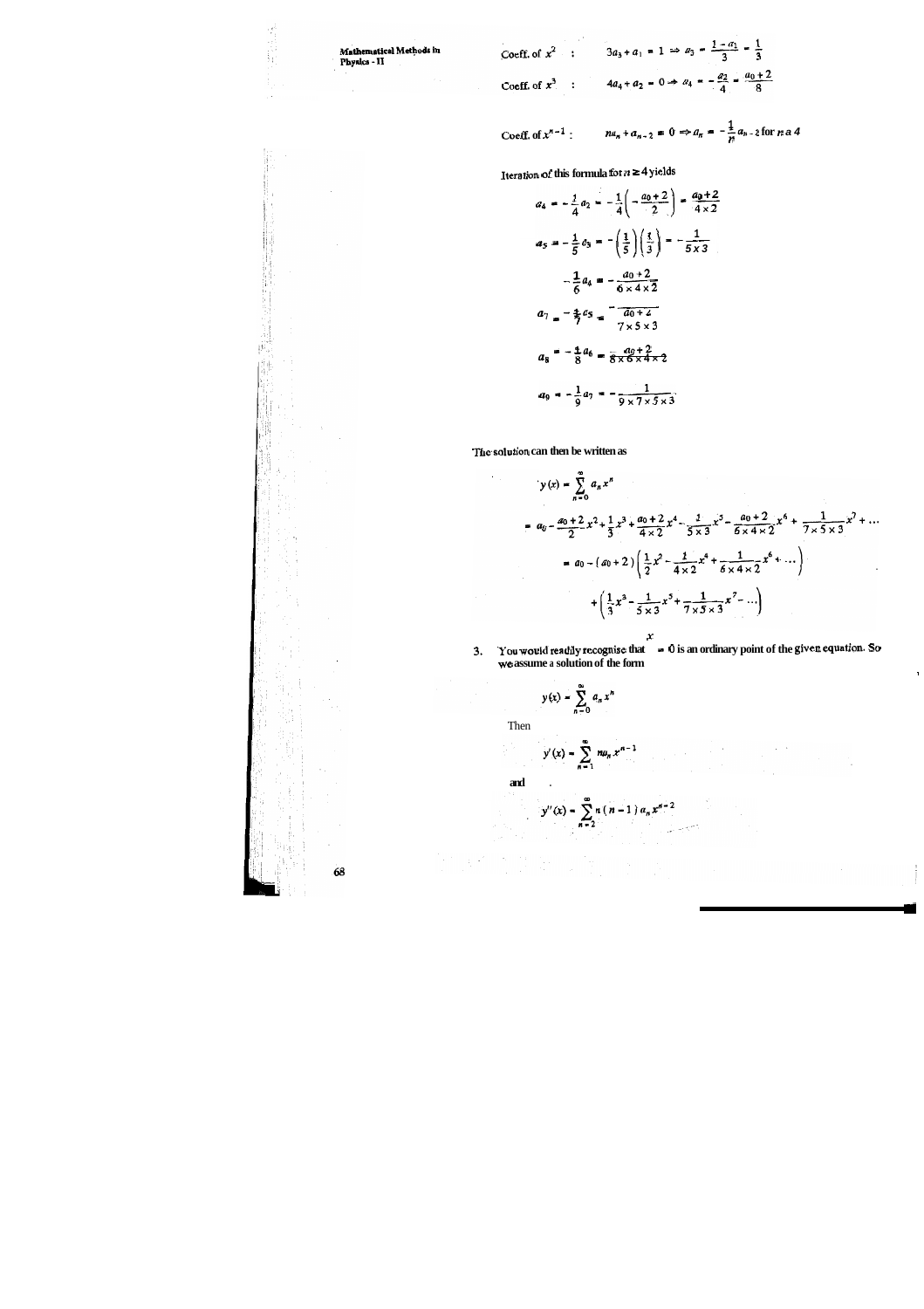**Diffcrmtial EquaUons 4th Variable Coefficients** 

69  $\overline{a}$ 

 $\varphi^{\prime}$ 

Substituting these in the given equation, we find that

$$
\sum_{n=2}^{\infty} n (n-1) a_n x^{n-2} - 2 \sum_{n=1}^{\infty} n a_n x^n + 2m \sum_{n=0}^{\infty} a_n x^n = 0
$$

- In the expanded form,

$$
(2a_2 + 6a_3 x + 12a_4 x^2 + \dots + n(n-1) a_n x^{n-2} + \dots)
$$
  
- 2 (a\_1 x + 2a\_2 x^2 + 3a\_3 x^3 + \dots + na\_n x^n + \dots)

+ 
$$
2m(a_0 + a_1x + a_2x^2 + ... + a_nx^n + ...)=0
$$

' Collecting the coefficients of each power of x, we get

$$
(2a2 + 2m a0) + (6a3 - 2a1 + 2m a1) x
$$
  
+ (12a<sub>4</sub> - 4a<sub>2</sub> + 2m a<sub>2</sub>) x<sup>2</sup> + ...  
+ [(n + 2) (n + 1) a<sub>n+2</sub> - 2n a<sub>n</sub> + 2m a<sub>n</sub>] x<sup>n</sup> + ... = 0

Next we equate the coefficient of each power ofx to zero. The result is

Coeff. of 
$$
x^0
$$
:  $2a_2 + 2m a_0 = 0 \Rightarrow a_2 = -\frac{2m a_0}{2 \times 1}$   
\nCoeff. of  $x^1$ :  $6a_3 + (2m - 2) a_1 = 0 \Rightarrow a_3 = \frac{2(1 - m)}{3 \times 1} a_1$   
\nCoeff. of  $x^2$ :  $12a_4 + (2m - 4) a_2 = 0 \Rightarrow a_4 = \frac{(2 - m)}{3 \times 2} a_2 = -\frac{2m (2 - m)}{4 \times 3} a_0$ 

Coeff. of 
$$
x^n
$$
:  $(n+2)(n+1)a_{n+2}-2(n-m)a_n = 0$   
or  $a_{n+2} = \frac{2(n-m)}{(n+2)(n+1)}a_n$ 

 $4(a)$  $x(x-1)y'' + (3x-1)y' + y = 0$ 

> Let us first rewrite this equation in the standard form by dividing throughout by  $x(x - 1)$ :

$$
y'' + \frac{(3x-1)}{x(x-1)}y' + \frac{1}{x(x-1)}y = 0
$$

You can readily identify that

$$
p(x) = \frac{(3x-1)}{x(x-1)}
$$
 and  $q(x) = \frac{1}{x(x-1)}$ 

Both functions diverge at  $x = 0$  as well asx  $= 1$ . But  $\lim_{x\to 0} xp(x)=1$ ,  $\lim_{x\to 0} x^2q(x)=0$ ,  $\lim_{x \to 1} (x-1)p(x) = 2$  and  $\lim_{x \to 1} (x-1)^2 q(x) = 0$  so that  $x = 0$  and  $x = 1$  are regular singularities. For  $x = 0$ , let us, therefore, assume a solution of the form

$$
y(x) = \sum_{n=0}^{m} a_n x^{n+r}
$$

so that 
$$
y'(x) = \sum_{n=0}^{\infty} (n+r) a_n x^{n+r}
$$
  
and  $y''(x) = \sum_{n=0}^{\infty} (n+r) (n+r-1) a_n x^{n+r-2}$ 

On substituting for  $y(x)$ ,  $y'(x)$  and  $y''(x)$  in the given equation, we find that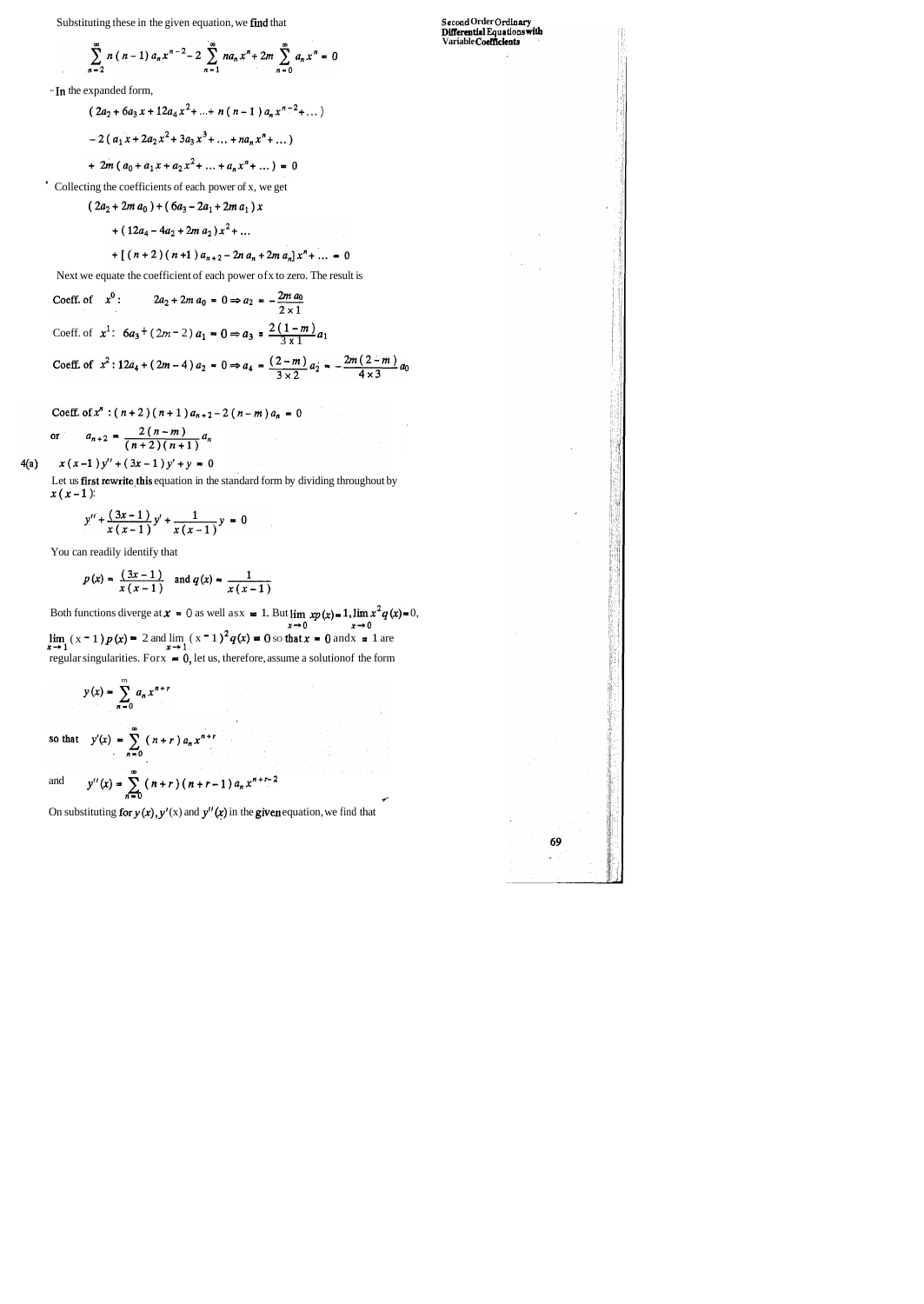Mathematical Methods in Physics - II

$$
x(x-1) \sum_{n=0}^{\infty} (n+r) (n+r-1) a_n x^{n+r-2}
$$
  
+  $(3x-1) \sum_{n=0}^{\infty} (n+r) a_n x^{n+r-1} + \sum_{n=0}^{\infty} a_n x^{n+r} = 0$   

$$
\sum_{n=0}^{\infty} (n+r) (n+r-1) a_n x^{n+r} - \sum_{n=0}^{\infty} (n+r) (n+r-1) a_n x^{n+r-1}
$$
  
+  $3 \sum_{n=0}^{\infty} (n+r) a_n x^{n+r} - \sum_{n=0}^{\infty} (n+r) a_n x^{n+r-1} + \sum_{n=0}^{\infty} a_n x^{n+r} = 0$ 

You will note that the lowest power of  $x$  is  $x^{r-1}$  By equating the sum of its coefficients **to** zero, we have

 $\left[\begin{smallmatrix} -r(r-1)-r \end{smallmatrix}\right]a_0=0$ 

Since  $a_o \bullet 0$ , we must have  $r^2 = 0$ 

Hence, this indicial equation has a double root:  $r = 0$ .

(b) 
$$
(x^2-1)x^2y''-(x^2+1)xy'+(x^2+1)y=0
$$

**us divide throughout** by  $(x^2-1) x^2$  to put it in the standard form ((Eq. (3.2)):

$$
y'' - \frac{x^2 + 1}{x(x^2 - 1)} y' + \frac{x^2 + 1}{x^2(x^2 - 1)} y = 0
$$

You will readily recognise that  $x = 0$  is a regular singular p int of the given ODE. Let us, therefore, assume a solution of the form

$$
y(x) = \sum_{n=0}^{\infty} a_n x^{n+r}
$$

so that  $y'(x) = \sum_{n=0}^{\infty} (n+r) a_n x^{n+r-1}$ 

and

-5

$$
y''(x) = \sum_{n=0}^{\infty} (n+r)(n+r-1) a_n x^{n+r-2}
$$

Substituting these in the given equation, we find that.

$$
(x^{2}-1)\sum_{n=0}^{\infty} (n+r)(n+r-1) a_{n}x^{n+r} - (x^{2}+1)\sum_{n=0}^{\infty} (n+r) a_{n}x^{n+r} + (x^{2}+1)\sum_{n=0}^{\infty} a_{n}x^{n+r} = 0
$$

Performing the multiplication, we find that

$$
\sum_{n=0}^{\infty} (n+r) (n+r-1) a_n x^{n+r+2} - \sum_{n=0}^{\infty} (n+r) (n+r-1) a_n x^{n+r}
$$

$$
- \sum_{n=0}^{\infty} (n+r) a_n x^{n+r+2} - \sum_{n=0}^{\infty} (n+r) a_n x^{n+r}
$$

$$
+ \sum_{n=0}^{\infty} a_n x^{n+r+2} + \sum_{n=0}^{\infty} a_n x^{n+r} = 0
$$

**Combining the first,** third and fifth series together, and second and last **series** together, **we find that** figures to the final second and last **series** 

**Financial Property**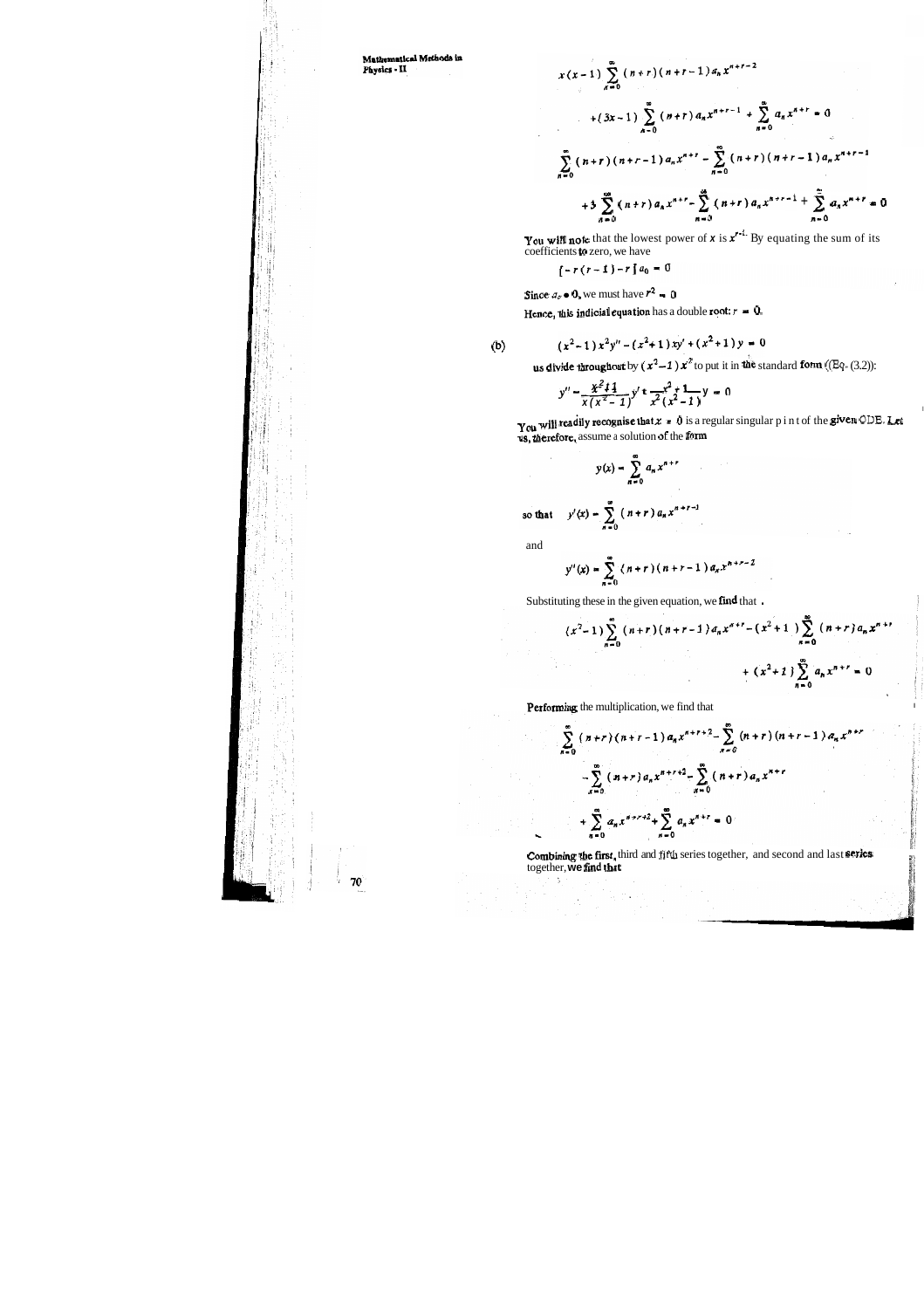$$
\sum_{n=0}^{\infty} [(n+r)(n+r-1) - (n+r) + 1] a_n x^{n+r+2}
$$
  
 
$$
- \sum_{n=0}^{\infty} [(n+r)(n+r-1) + (n+r) - 1] a_n x^{n+r} = 0
$$

On simplification, we find that

$$
\sum_{n=0}^{\infty} (n+r-1)^2 a_n x^{n+r+2} - \sum_{n=0}^{\infty} (n+r-1) (n+r+1) a_n x^{n+r} = 0
$$

**Secmd Order 0rxUnm-y Differential Equations with Variable CocBdenb** 

71

The lowest power of **x** in this equation is **x'**. By equating its power to zero, you will obtain the required indicial equation:

whose roots are  $\mathbf{r}_1 = I$  and  $\mathbf{r}_2 = -1$ . You will readily **recognise** that these roots differ by an integer.

is known as **Bessel's equations.** The parameter m is real and non-negative. You would readily note that  $x = 0$  is a regular singular point of the equation. So we assume that

$$
y(x) = \sum_{n=0}^{\infty} a_n x^{n+r}
$$
 (i)

Substitute  $y(x)$  and its derivatives in the given equation. This yields

$$
\sum_{n=0}^{\infty} (n+r)(n+r-1) a_n x^{n+r} + \sum_{n=0}^{\infty} (n+r) a_n x^{n+r} + \sum_{n=0}^{\infty} a_n x^{n+r+2} - \sum_{n=0}^{\infty} m^2 a_n x^{n+r} = 0
$$

$$
(r+1)(r-1)=0
$$

## **Terminal Questions**

*1.* The family of ODES

$$
x^2y'' + xy' + (x^2 - m^2)y = 0
$$

Changing the first summation so that the exponent on *x* is *n+r* and collecting other series, we have

$$
\sum_{n=0}^{m} \left[ (n+r)(n+r-1) + (n+r) - m^2 \right] a_n x^{n+r} + \sum_{n=2}^{m} a_{n-2} x^{n+r} = 0
$$
 (ii)

The smallest power of x **is**  $x'$  ( $n = 0$ ). Equating the coefficient of x' to zero, we get

$$
[r(r-1)+r-m^2]a_0=0
$$

Since  $a_0 \neq 0$ , we have the indicial equation

$$
r^2 - m^2 = 0 \tag{iii}
$$

which has roots  $r_1$  **= m** and  $r_2$  **= -m.** 

Depending on the value of m, the solutions can differ vastly:

$$
y_1(x) = \sum_{n=0}^{\infty} a_n x^{n+m}
$$
 (iv)

and

$$
y_2(x) = \sum_{n=0}^{\infty} b_n x^{n-m}
$$
 (v)

To find **y<sub>1</sub>**, let us write (ii) in the expanded form

$$
x^{r}[(r^{2}-m^{2}) a_{0} + [(r+1)^{2}-m^{2}] a_{1}x + [(r+2)^{2}-m^{2}] a_{2}x^{2} + ... + [(n+r)^{2}-m^{2}] a_{n}x^{n} + ...]
$$
  
+  $x^{r} [ a_{0}x^{2} + a_{1}x^{3} + a_{2}x^{4} + ... + a_{n-2}x^{n} + ... ] = 0$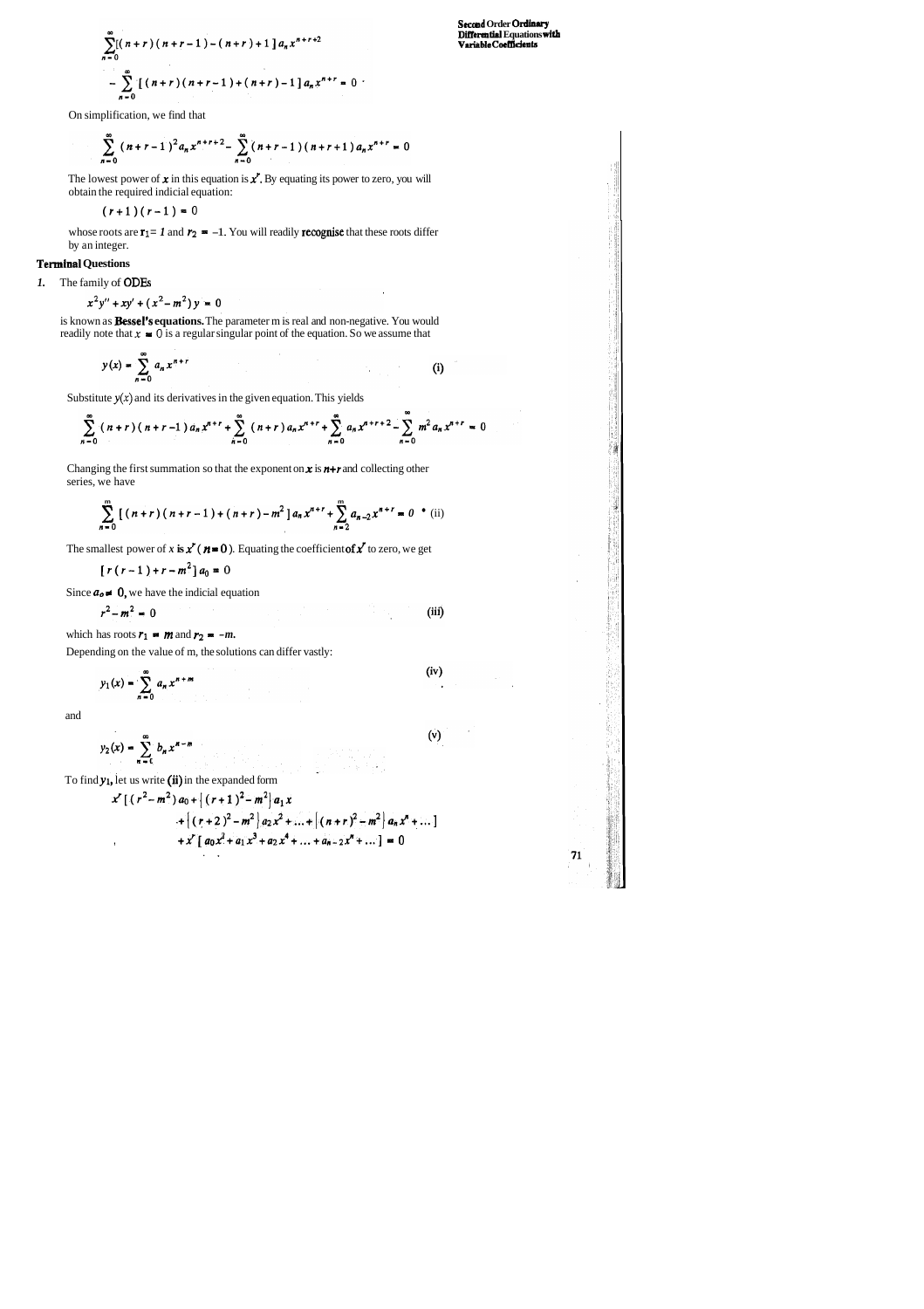**Mathematical Methods** in **Equating the coefficient of each power of**  $\boldsymbol{x}$  **to zero, we get <b>Physics - II** 

Coeff. of x' : 
$$
(r^2 - m^2) a_0 = 0
$$
  
\nCoeff. of x'<sup>+1</sup> :  $[(r+1)^2 - m^2] a_1 = 0$   
\nCoeff. of x'<sup>+2</sup> :  $[(r+2)^2 - m^2) a_2 - a_0 = 0 \Rightarrow a_2 = -\frac{1}{(r+2)^2 - m^2} a_0$   
\nCoeff. of x'<sup>+n</sup> :  $[(n+r)^2 - m^2] a_n + a_{n-2} = 0 \Rightarrow a_n = -\frac{1}{(n+r)^2 - m^2} a_{n-2}$ 

For  $r = m$ , we find that  $a_1 = 0$  since the bracketed quantity does not vanish. Then recursion relation implies that  $a_3 = \mathbf{a} = a_7 = 0$ . That is, all odd **subscripted** coefficients vanish. For even subscripted coefficients, we fmd that

$$
a^{2} = \frac{a_0}{(m+2)^2 - m_2}
$$
  
= 
$$
-\frac{a_0}{(m+2-m)(m+2+m)}
$$
  
= 
$$
-\frac{a_0}{2^2(m+1)}
$$

**Since** the right-hand side of the equality **is** identically zero, **we** equate each **coefficient**  of every **power of x** on the left-hand side to zero. To evaluate  $a_n$ , the **exponents** in the two series mustbe made the same by shifting the index. Here, we choose **to** replace **n**  with  $n - 2$  in the second series. Thus,



Similarly,

$$
a_4 = -\frac{a_2}{2^2 \times 2(m+2)} = \frac{a_0}{2^4 \times 2(m+1)(m+2)}
$$
  

$$
a_6 = -\frac{a_4}{2^2 \times 3(m+3)} = -\frac{a_0}{2^6 \times 3 \times 2(m+1)(m+2)(m+3)}
$$

In general,  $\therefore$   $\therefore$ 

$$
a_{2n} = \frac{(-)^n a_0}{2^{2n} n! (m+1) (m+2) \dots (m+n)} \qquad n = 0, 1, 2, ...
$$

**The** solution corresponding to  $r_2$   $\bullet$   $\bullet$   $\bullet$   $m$  is found by simply replacing  $m$  by  $\bullet$   $m$  provided  $\bullet$   $\bullet$ 

2. Letting 
$$
y = \sum_{n=0}^{\infty} a_n x^n
$$
, we find that  

$$
y' = \sum_{n=0}^{\infty} a_n x^{n-1}
$$

and

$$
y'' = \sum_{n=2}^{\infty} a_n n (n-1) x^{n-2}
$$

**From** Table 3.1, you would recall that series expansion for **ex** is

 $e^{x} = \sum_{n=0}^{\infty} \frac{x^{n}}{n!}$ 

Substituting in the given differential equation, we obtain

$$
\sum_{n=0}^{\infty} n(n-1) a_n x^{n-2} + \sum_{n=0}^{\infty} a_n x^n = \sum_{n=0}^{\infty} \frac{x^n}{n!}
$$

Rearranging the terms, you will obtain

$$
\sum_{n=2}^{\infty} n (n-1) a_n x^{n-2} + \sum_{n=0}^{\infty} \left( a_n - \frac{1}{n!} \right) x^n = 0
$$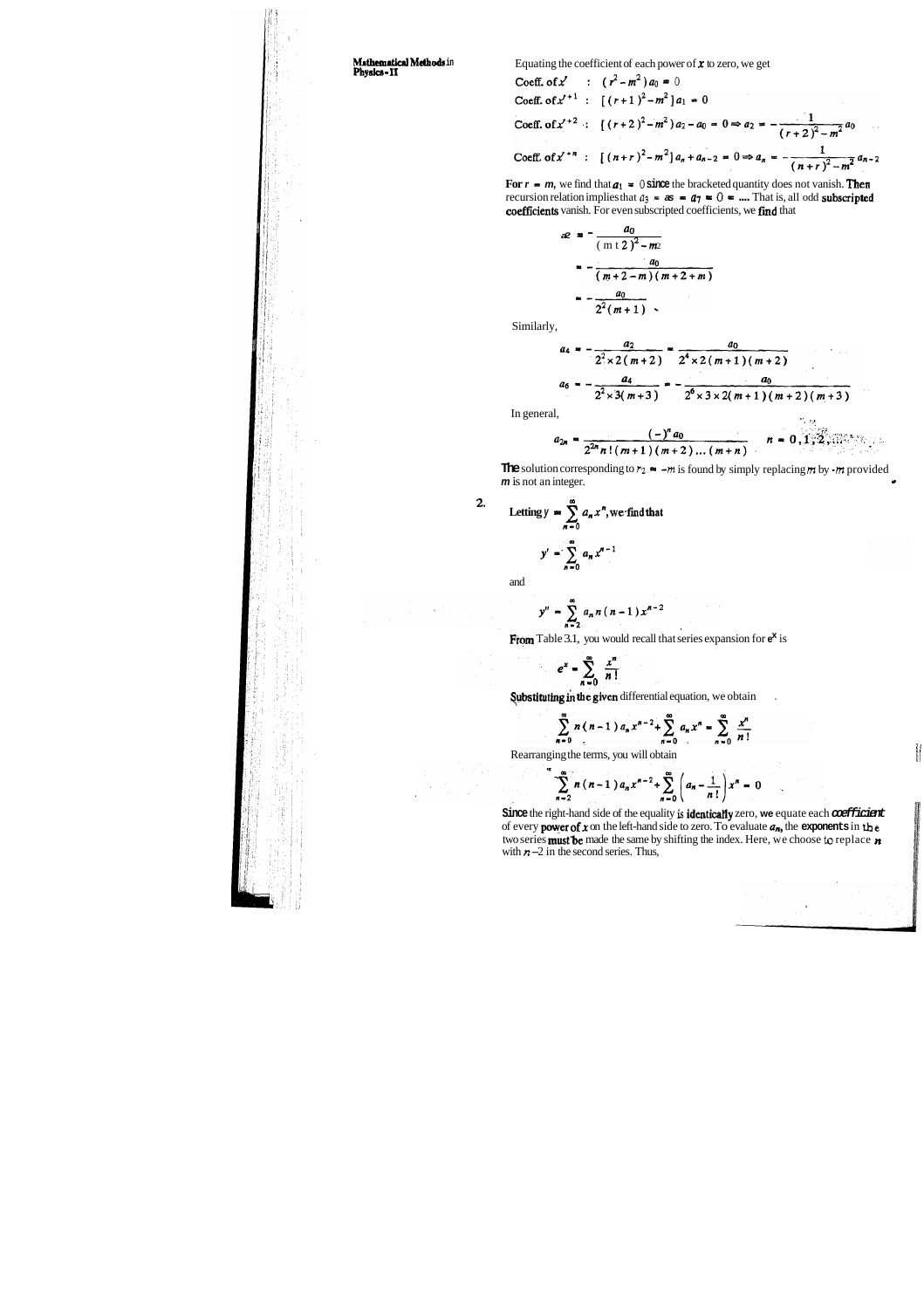$$
\sum_{n=2}^{\infty} n(n-1) a_n x^{n-2} + \sum_{n=2}^{\infty} \left( a_{n-2} - \frac{1}{(n-2)!} \right) x^{n-2} = 0
$$

, We combine the two series to obtain,

$$
\sum_{n=2}^{\infty} x^{n-2} \left[ n(n-1) a_n + a_{n-2} - \frac{1}{(n-2)!} \right] = 0
$$

The coefficients of  $x^{n-2}$  for  $n \ge 2$  must be equal to zero. Thus,

$$
n(n-1) a_n + a_{n-2} - \frac{1}{(n-2)!} = 0
$$

Solving for  $a_n$ , we obtain the recursion formula

a, = 
$$
\frac{1}{n!} - \frac{1}{n(n-1)} a_{n-2}
$$
, n = 2, 3, 4...

Since this differential equation is linear and of the second order, the form of the solution is  $y = y_c + y_p$ , where  $y_c$  consists of a linear combination of two linearly 1 independent functions and  $y_p$  is a particular solution to the given nonhomogeneous equation.



iteration of this formula yields

$$
a_2 = \frac{1}{2!} - \left(\frac{1}{2 \times 1}\right) a_0 = \frac{1}{2!} - \frac{1}{2!} a_0
$$
  
\n
$$
a_3 = \frac{1}{2!} - \left(\frac{1}{3 \times 2}\right) a_1 = \frac{1}{3!} - \frac{1}{3!} a_1
$$
  
\n
$$
a_4 = \frac{1}{4!} - \left(\frac{1}{4 \times 3}\right) a_2 = \frac{1}{4!} a_0
$$
  
\n
$$
a_5 = \frac{1}{5!} - \left(\frac{1}{5 \times 4}\right) a_3 = \frac{1}{5!} a_1
$$

and so on

Since  $y(x) = \sum_{n=1}^{\infty} a_n x^n$ , and **a**<sub>0</sub> and **a**<sub>1</sub> are arbitrary, we get n-0  $y(x) = a_0 + a_1 x + \sum_{n=0}^{\infty} a_n x^n$  $= a_0 + a_1 x + \left(\frac{1}{2!} - \frac{1}{2!} a_0\right) x^2 + \left(\frac{1}{3!} - \frac{1}{3!} a_1\right) x^3 + \frac{1}{4!} a_0 x^4 + \frac{1}{5!} a_1 x^5 + \dots$ 

$$
= a_0 \left( 1 - \frac{1}{2!} x^2 + \frac{1}{4!} x^3 + \dots \right) + a_1 \left( x - \frac{1}{3!} x^2 + \frac{1}{5!} x^3 + \dots \right)
$$
  
+ 
$$
\frac{1}{2!} x^2 + \frac{1}{3!} x^3 + \dots
$$
  
= 
$$
a_0 y_1 (x) + a_1 y_2 (x) + y_p
$$

where  $y_1$  and  $y_2$  are, respectively, infinite series of even and odd terms, and

$$
y_p = \frac{1}{2!}x^2 + \frac{1}{3!}x^3 + \frac{1}{6!}x^6 + \frac{1}{7!}x^7 + \frac{1}{10!}x^{10} + \frac{1}{11!}x^{11} + \dots
$$

**Second Ordcr Ordiauy Differential Equations with Variable Coeffidents**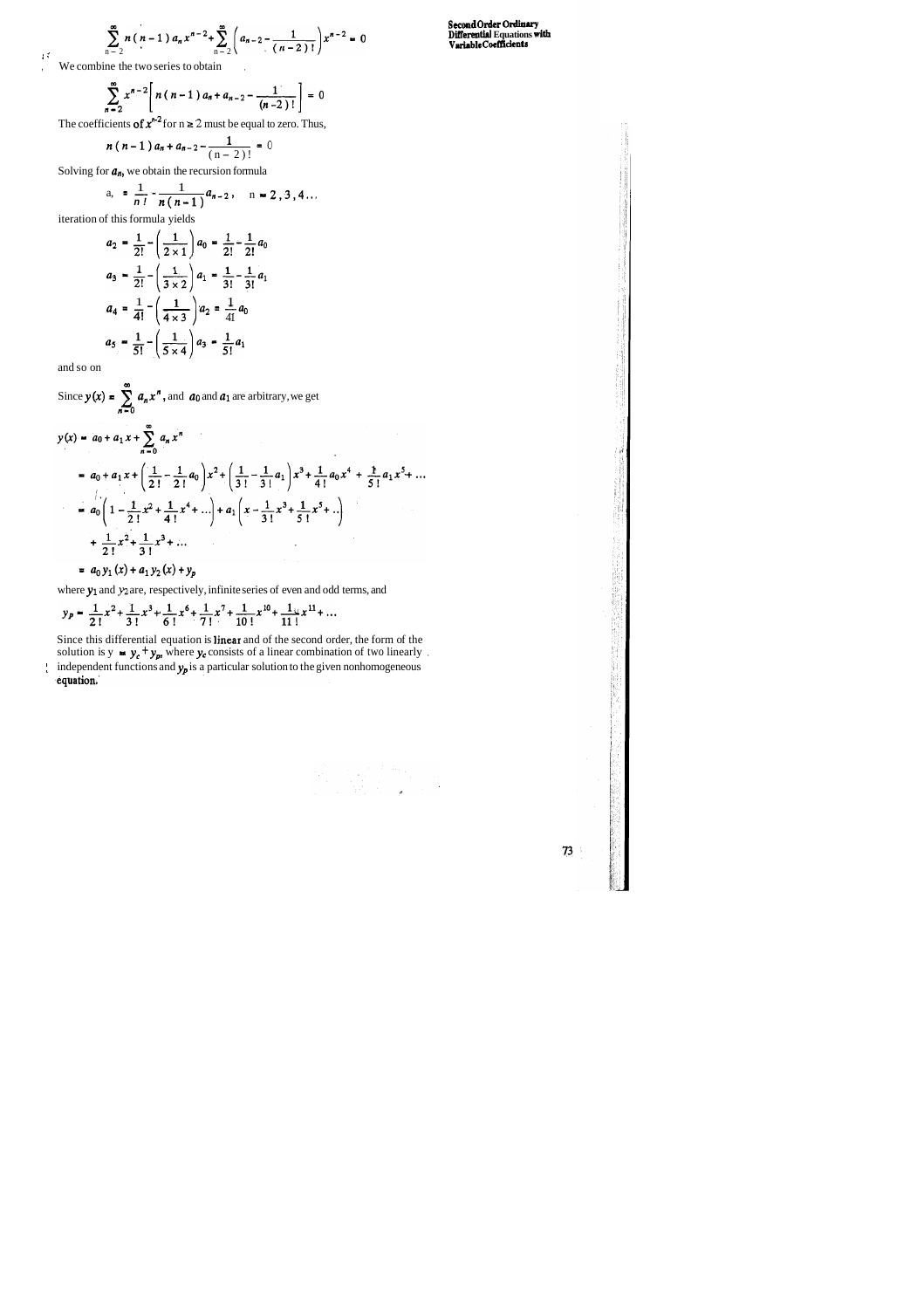## **Physics <sup>11</sup>APPENDIX A: POWER SERIES**

A power series about a point  $x_0$  is an infinite series of the form

$$
\sum_{n=0}^{\infty} a_n (x - x_0)^n
$$
 (A.1)

where the numbers  $a_0$ ,  $a_1$ ,  $(12, \ldots, a_n)$ , ... are called the coefficients of the power series. A power series does not include terms with negative or fractional powers.

exists. The value of the limit is called the sum of the power series at the point  $x = x_0$ , If the limit does not exist, the power series is said to **diverge.** The interval **of** values of x for which a power series converges is called the interval **of convergence** and is denoted as

We say that the power series **converges** if

$$
\lim_{n \to \infty} \sum_{n=0}^{\infty} a_n (x - x_0)^n
$$
 (A.2)

 $|x - x_0| < R$ , where  $x_0$  is called the centre of the power series and R is called the **radius of convergence.** If  $\mathbf{R} = 0$ , the series converges only at xo; if  $\mathbf{R} = \infty$ , the series converges for all values of x.

Within a common interval of convergence, two power series may be added term by term. That is,

$$
\sum_{n=0}^{\infty} a_n x^n + \sum_{n=0}^{\infty} b_n x^n = \sum_{n=0}^{\infty} (a_n + b_n) x^n
$$
 (A.3)

Further, within the interval of convergence, the power series represents a function whose derivative and integral may be found from term-by-term differentiation and integration. That is, if

$$
f(x) = \sum_{n=0}^{\infty} a_n (x - x_0)^n
$$

then

Å.

$$
f'(x) = \sum_{n=0}^{\infty} na_n (x - x_0)^{n-1}
$$

and

 $\ddot{\phantom{0}}$ 

$$
\int_{x_0}^{x} f(t) dt = \sum_{n=0}^{\infty} a_n \frac{(x - x_0)^{n+1}}{n+1}
$$

A power series expansion of  $f(x)$  around  $x = 0$  is called a **Maclaurin series.** The Maclaurin series off  $(x)$  is given by

$$
f(x) = \sum_{n=0}^{\infty} \frac{f^{(n)}(0)}{n!}
$$

where f<sup>(n)</sup> (0) means the value of the nth derivative off at  $x = 0$ . Recall that  $f(0) = f$  and  $0! = 1$ 



úя. 74